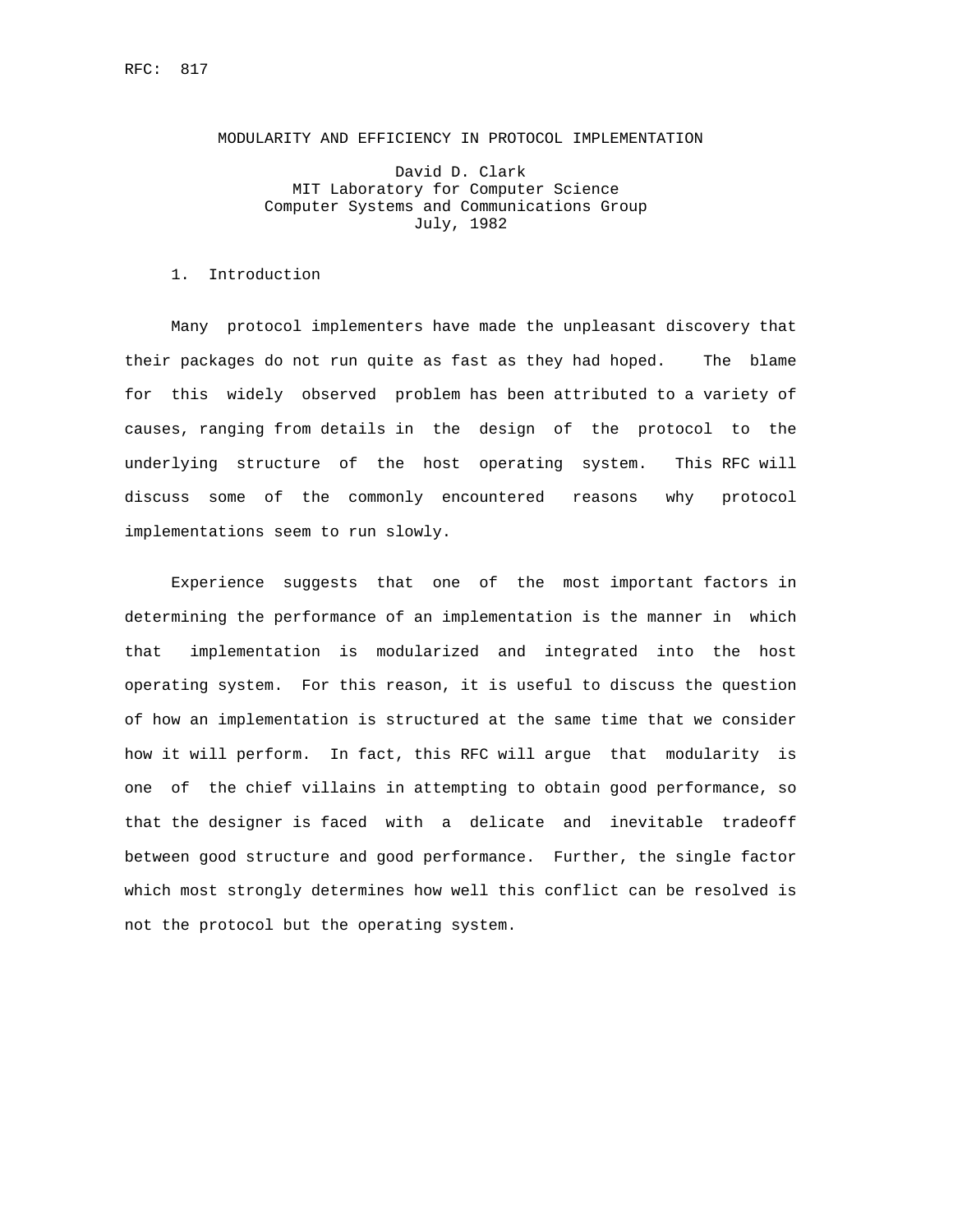# 2. Efficiency Considerations

 There are many aspects to efficiency. One aspect is sending data at minimum transmission cost, which is a critical aspect of common carrier communications, if not in local area network communications. Another aspect is sending data at a high rate, which may not be possible at all if the net is very slow, but which may be the one central design constraint when taking advantage of a local net with high raw bandwidth. The final consideration is doing the above with minimum expenditure of computer resources. This last may be necessary to achieve high speed, but in the case of the slow net may be important only in that the resources used up, for example cpu cycles, are costly or otherwise needed. It is worth pointing out that these different goals often conflict; for example it is often possible to trade off efficient use of the computer against efficient use of the network. Thus, there may be no such thing as a successful general purpose protocol implementation.

 The simplest measure of performance is throughput, measured in bits per second. It is worth doing a few simple computations in order to get a feeling for the magnitude of the problems involved. Assume that data is being sent from one machine to another in packets of 576 bytes, the maximum generally acceptable internet packet size. Allowing for header overhead, this packet size permits 4288 bits in each packet. If a useful throughput of 10,000 bits per second is desired, then a data bearing packet must leave the sending host about every 430 milliseconds, a little over two per second. This is clearly not difficult to achieve. However, if one wishes to achieve 100 kilobits per second throughput,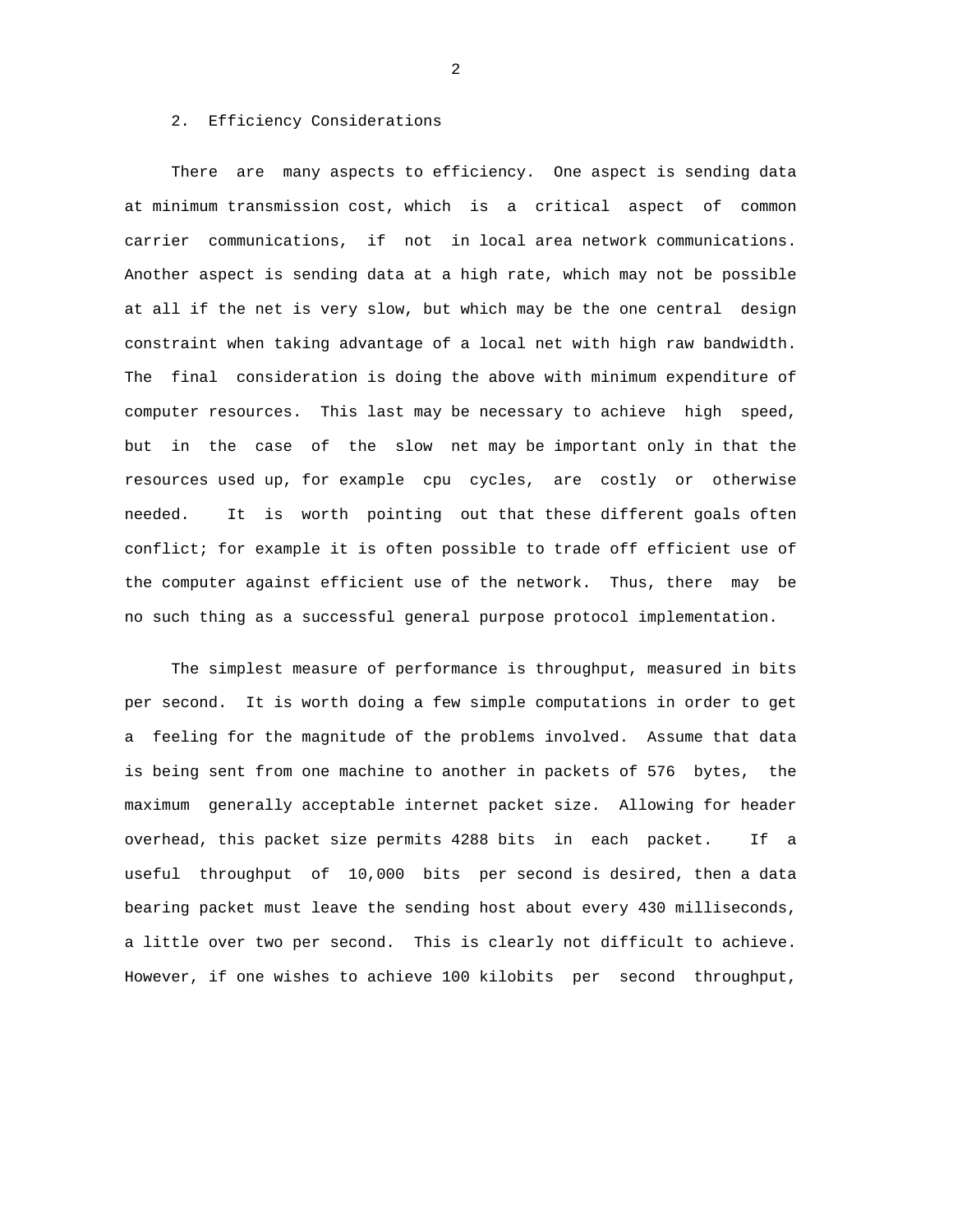the packet must leave the host every 43 milliseconds, and to achieve one megabit per second, which is not at all unreasonable on a high-speed local net, the packets must be spaced no more than 4.3 milliseconds.

 These latter numbers are a slightly more alarming goal for which to set one's sights. Many operating systems take a substantial fraction of a millisecond just to service an interrupt. If the protocol has been structured as a process, it is necessary to go through a process scheduling before the protocol code can even begin to run. If any piece of a protocol package or its data must be fetched from disk, real time delays of between 30 to 100 milliseconds can be expected. If the protocol must compete for cpu resources with other processes of the system, it may be necessary to wait a scheduling quantum before the protocol can run. Many systems have a scheduling quantum of 100 milliseconds or more. Considering these sorts of numbers, it becomes immediately clear that the protocol must be fitted into the operating system in a thorough and effective manner if any like reasonable throughput is to be achieved.

 There is one obvious conclusion immediately suggested by even this simple analysis. Except in very special circumstances, when many packets are being processed at once, the cost of processing a packet is dominated by factors, such as cpu scheduling, which are independent of the packet size. This suggests two general rules which any implementation ought to obey. First, send data in large packets. Obviously, if processing time per packet is a constant, then throughput will be directly proportional to the packet size. Second, never send an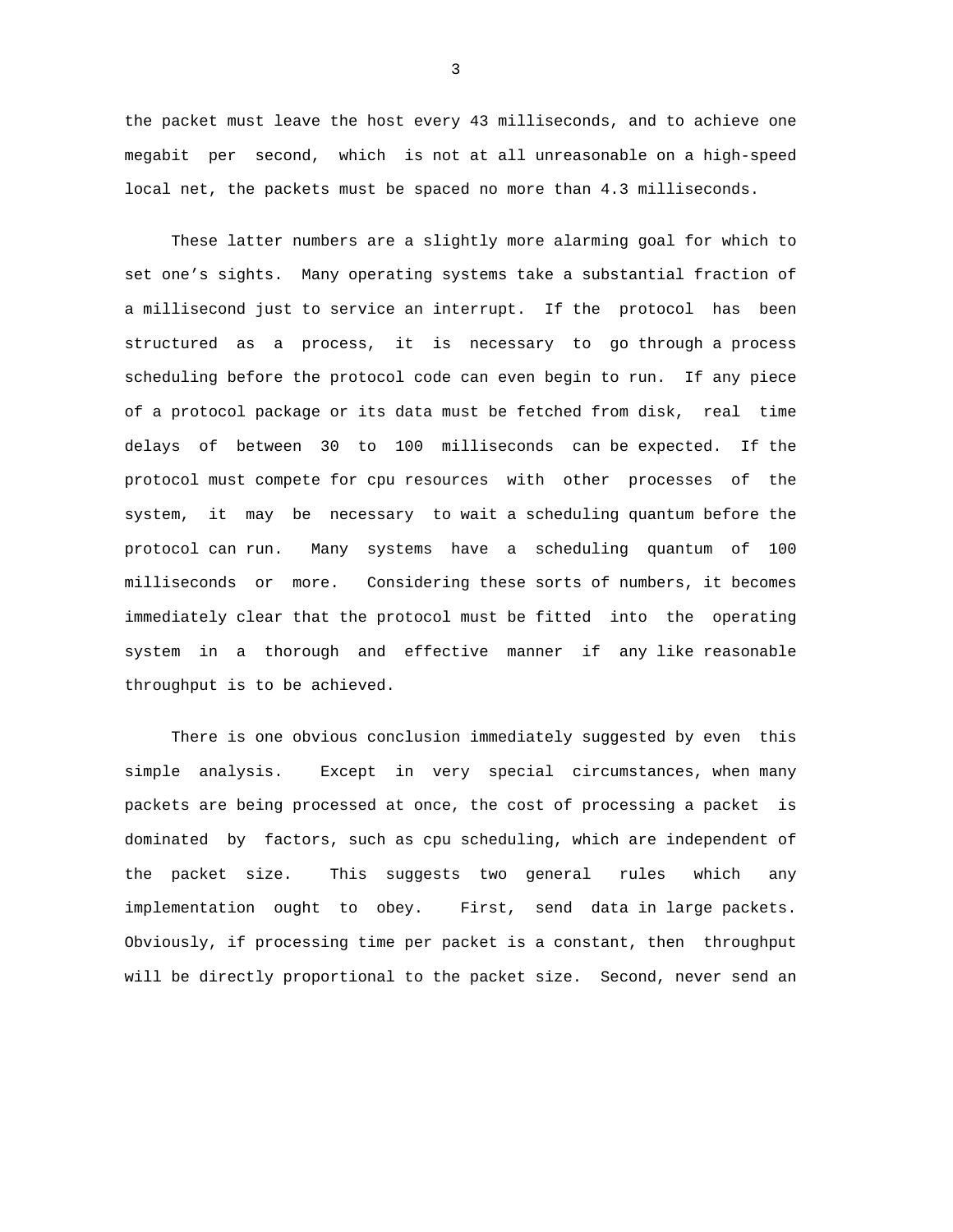unneeded packet. Unneeded packets use up just as many resources as a packet full of data, but perform no useful function. RFC 813, "Window and Acknowledgement Strategy in TCP", discusses one aspect of reducing the number of packets sent per useful data byte. This document will mention other attacks on the same problem.

 The above analysis suggests that there are two main parts to the problem of achieving good protocol performance. The first has to do with how the protocol implementation is integrated into the host operating system. The second has to do with how the protocol package itself is organized internally. This document will consider each of these topics in turn.

3. The Protocol vs. the Operating System

 There are normally three reasonable ways in which to add a protocol to an operating system. The protocol can be in a process that is provided by the operating system, or it can be part of the kernel of the operating system itself, or it can be put in a separate communications processor or front end machine. This decision is strongly influenced by details of hardware architecture and operating system design; each of these three approaches has its own advantages and disadvantages.

 The "process" is the abstraction which most operating systems use to provide the execution environment for user programs. A very simple path for implementing a protocol is to obtain a process from the operating system and implement the protocol to run in it. Superficially, this approach has a number of advantages. Since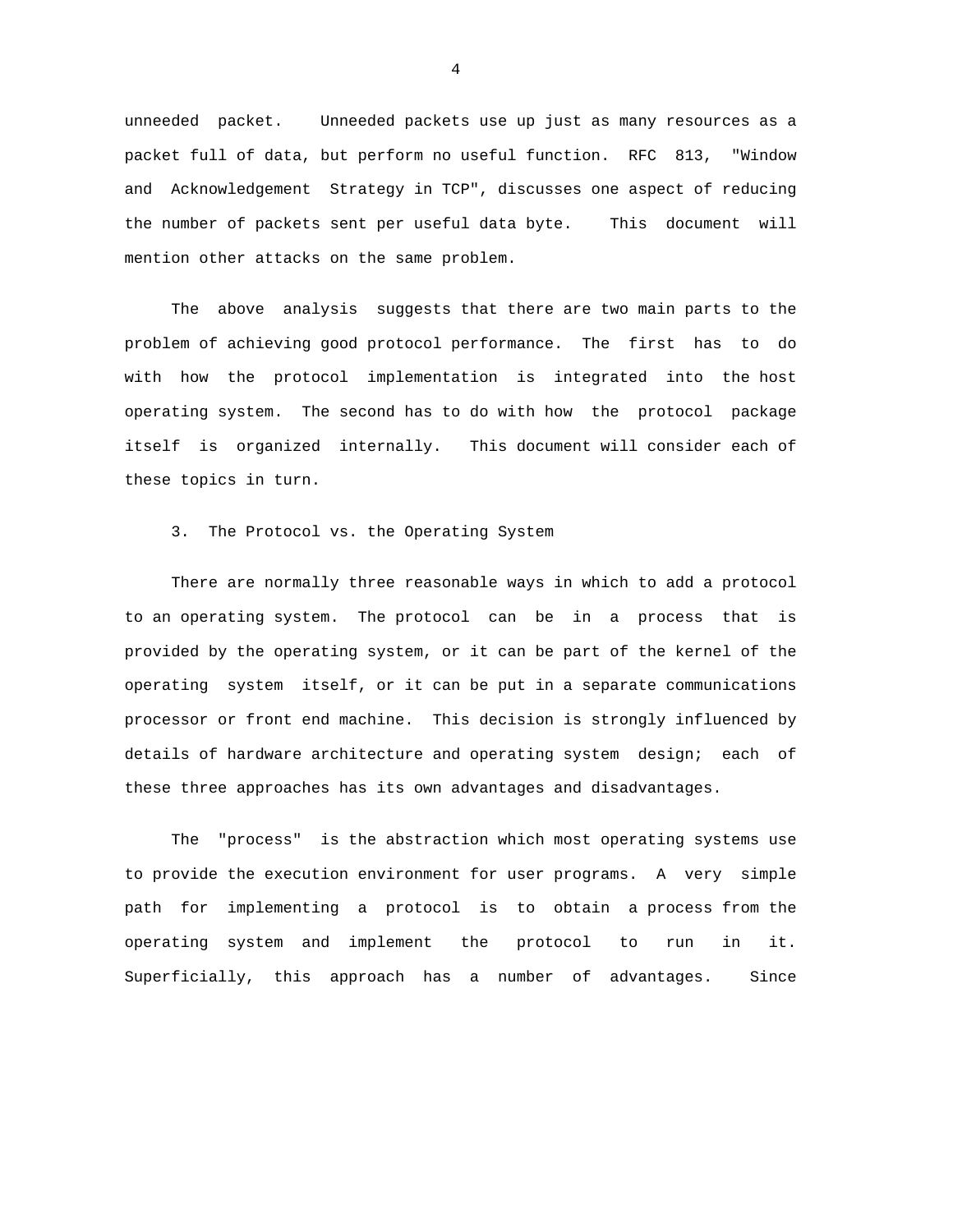modifications to the kernel are not required, the job can be done by someone who is not an expert in the kernel structure. Since it is often impossible to find somebody who is experienced both in the structure of the operating system and the structure of the protocol, this path, from a management point of view, is often extremely appealing. Unfortunately, putting a protocol in a process has a number of disadvantages, related to both structure and performance. First, as was discussed above, process scheduling can be a significant source of real-time delay. There is not only the actual cost of going through the scheduler, but the problem that the operating system may not have the right sort of priority tools to bring the process into execution quickly whenever there is work to be done.

 Structurally, the difficulty with putting a protocol in a process is that the protocol may be providing services, for example support of data streams, which are normally obtained by going to special kernel entry points. Depending on the generality of the operating system, it may be impossible to take a program which is accustomed to reading through a kernel entry point, and redirect it so it is reading the data from a process. The most extreme example of this problem occurs when implementing server telnet. In almost all systems, the device handler for the locally attached teletypes is located inside the kernel, and programs read and write from their teletype by making kernel calls. If server telnet is implemented in a process, it is then necessary to take the data streams provided by server telnet and somehow get them back down inside the kernel so that they mimic the interface provided by local teletypes. It is usually the case that special kernel

 $\sim$  5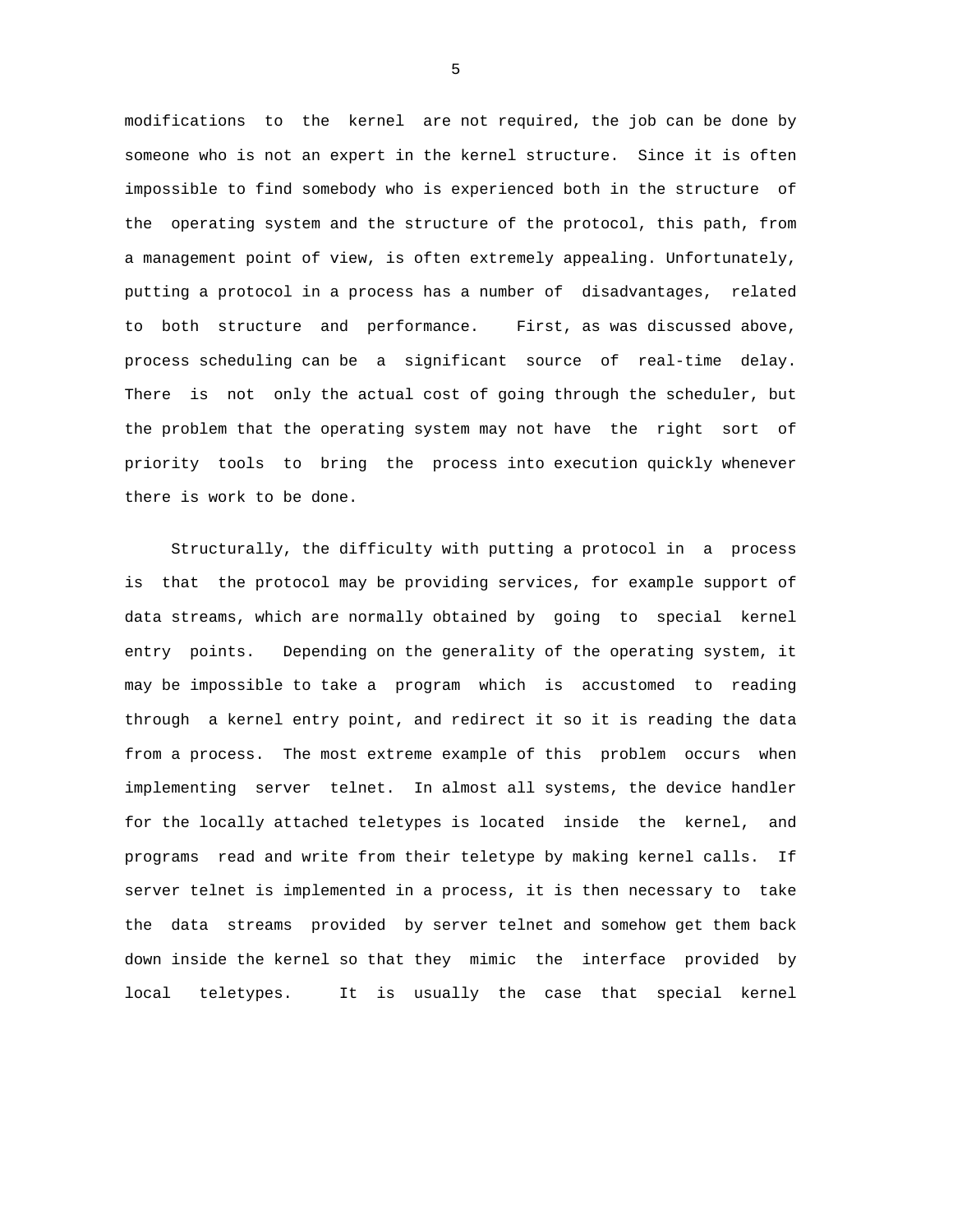modification is necessary to achieve this structure, which somewhat defeats the benefit of having removed the protocol from the kernel in the first place.

 Clearly, then, there are advantages to putting the protocol package in the kernel. Structurally, it is reasonable to view the network as a device, and device drivers are traditionally contained in the kernel. Presumably, the problems associated with process scheduling can be sidesteped, at least to a certain extent, by placing the code inside the kernel. And it is obviously easier to make the server telnet channels mimic the local teletype channels if they are both realized in the same level in the kernel.

 However, implementation of protocols in the kernel has its own set of pitfalls. First, network protocols have a characteristic which is shared by almost no other device: they require rather complex actions to be performed as a result of a timeout. The problem with this requirement is that the kernel often has no facility by which a program can be brought into execution as a result of the timer event. What is really needed, of course, is a special sort of process inside the kernel. Most systems lack this mechanism. Failing that, the only execution mechanism available is to run at interrupt time.

 There are substantial drawbacks to implementing a protocol to run at interrupt time. First, the actions performed may be somewhat complex and time consuming, compared to the maximum amount of time that the operating system is prepared to spend servicing an interrupt. Problems can arise if interrupts are masked for too long. This is particularly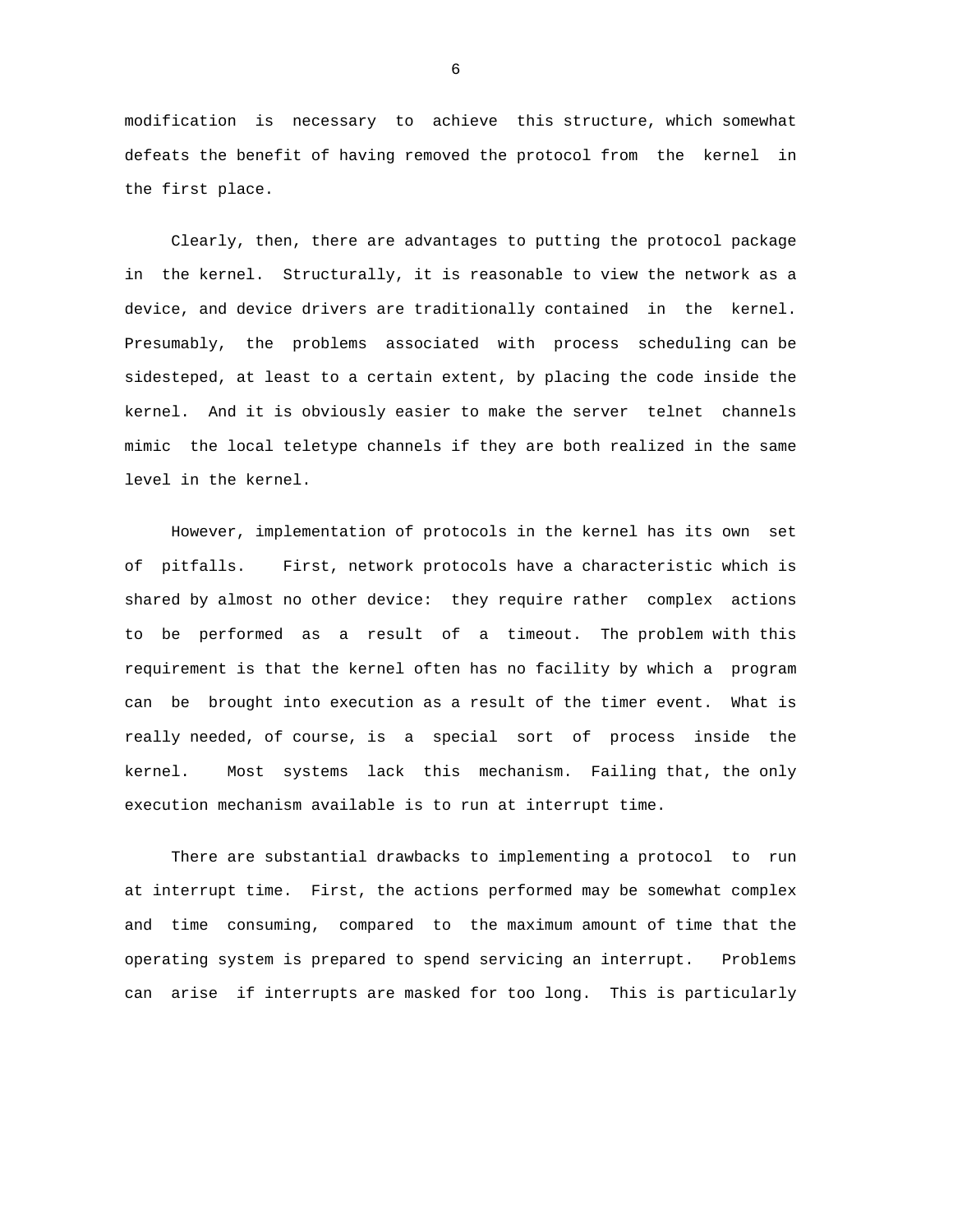bad when running as a result of a clock interrupt, which can imply that the clock interrupt is masked. Second, the environment provided by an interrupt handler is usually extremely primitive compared to the environment of a process. There are usually a variety of system facilities which are unavailable while running in an interrupt handler. The most important of these is the ability to suspend execution pending the arrival of some event or message. It is a cardinal rule of almost every known operating system that one must not invoke the scheduler while running in an interrupt handler. Thus, the programmer who is forced to implement all or part of his protocol package as an interrupt handler must be the best sort of expert in the operating system involved, and must be prepared for development sessions filled with obscure bugs which crash not just the protocol package but the entire operating system.

 A final problem with processing at interrupt time is that the system scheduler has no control over the percentage of system time used by the protocol handler. If a large number of packets arrive, from a foreign host that is either malfunctioning or fast, all of the time may be spent in the interrupt handler, effectively killing the system.

 There are other problems associated with putting protocols into an operating system kernel. The simplest problem often encountered is that the kernel address space is simply too small to hold the piece of code in question. This is a rather artificial sort of problem, but it is a severe problem none the less in many machines. It is an appallingly unpleasant experience to do an implementation with the knowledge that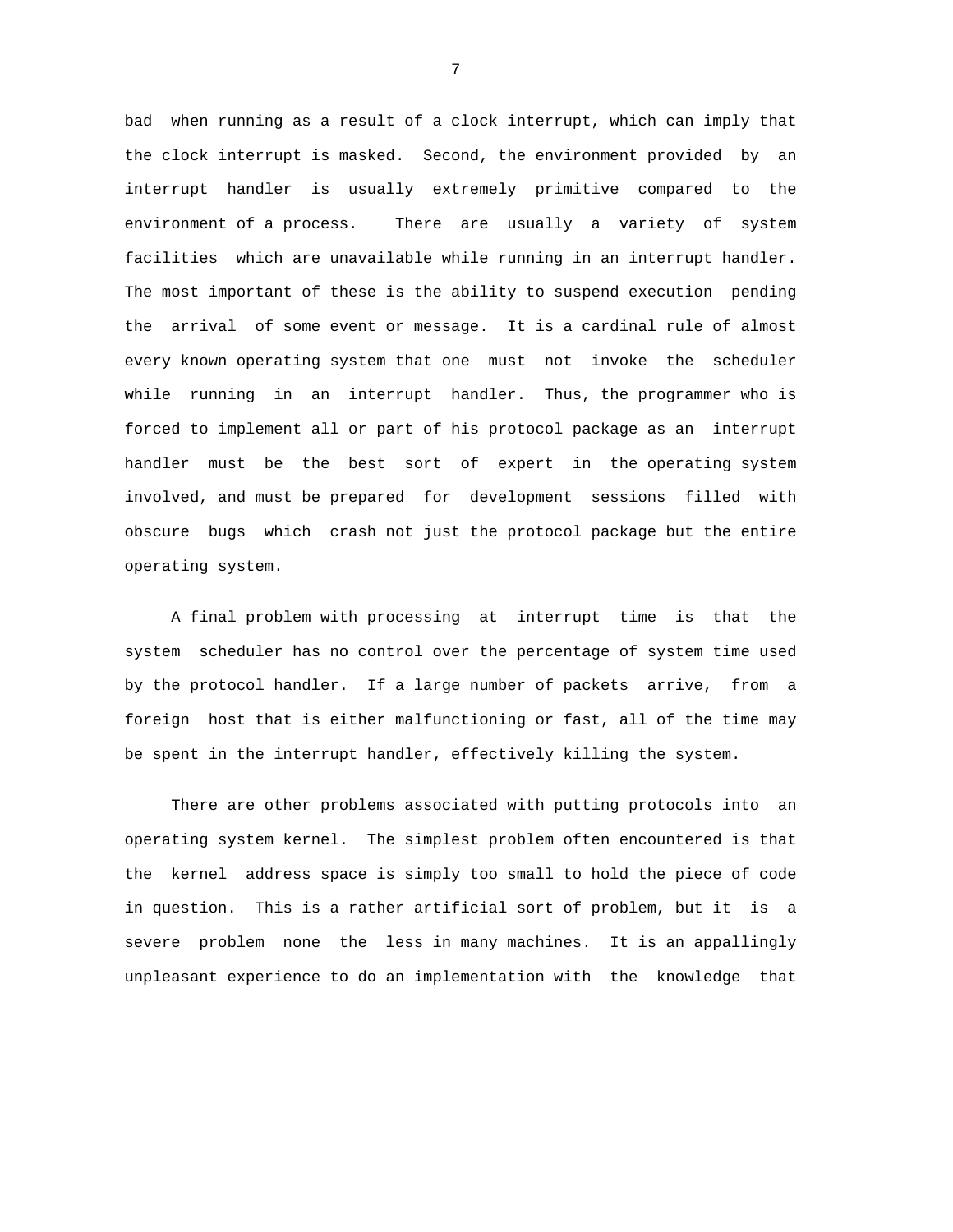for every byte of new feature put in one must find some other byte of old feature to throw out. It is hopeless to expect an effective and general implementation under this kind of constraint. Another problem is that the protocol package, once it is thoroughly entwined in the operating system, may need to be redone every time the operating system changes. If the protocol and the operating system are not maintained by the same group, this makes maintenance of the protocol package a perpetual headache.

 The third option for protocol implementation is to take the protocol package and move it outside the machine entirely, on to a separate processor dedicated to this kind of task. Such a machine is often described as a communications processor or a front-end processor. There are several advantages to this approach. First, the operating system on the communications processor can be tailored for precisely this kind of task. This makes the job of implementation much easier. Second, one does not need to redo the task for every machine to which the protocol is to be added. It may be possible to reuse the same front-end machine on different host computers. Since the task need not be done as many times, one might hope that more attention could be paid to doing it right. Given a careful implementation in an environment which is optimized for this kind of task, the resulting package should turn out to be very efficient. Unfortunately, there are also problems with this approach. There is, of course, a financial problem associated with buying an additional computer. In many cases, this is not a problem at all since the cost is negligible compared to what the programmer would cost to do the job in the mainframe itself. More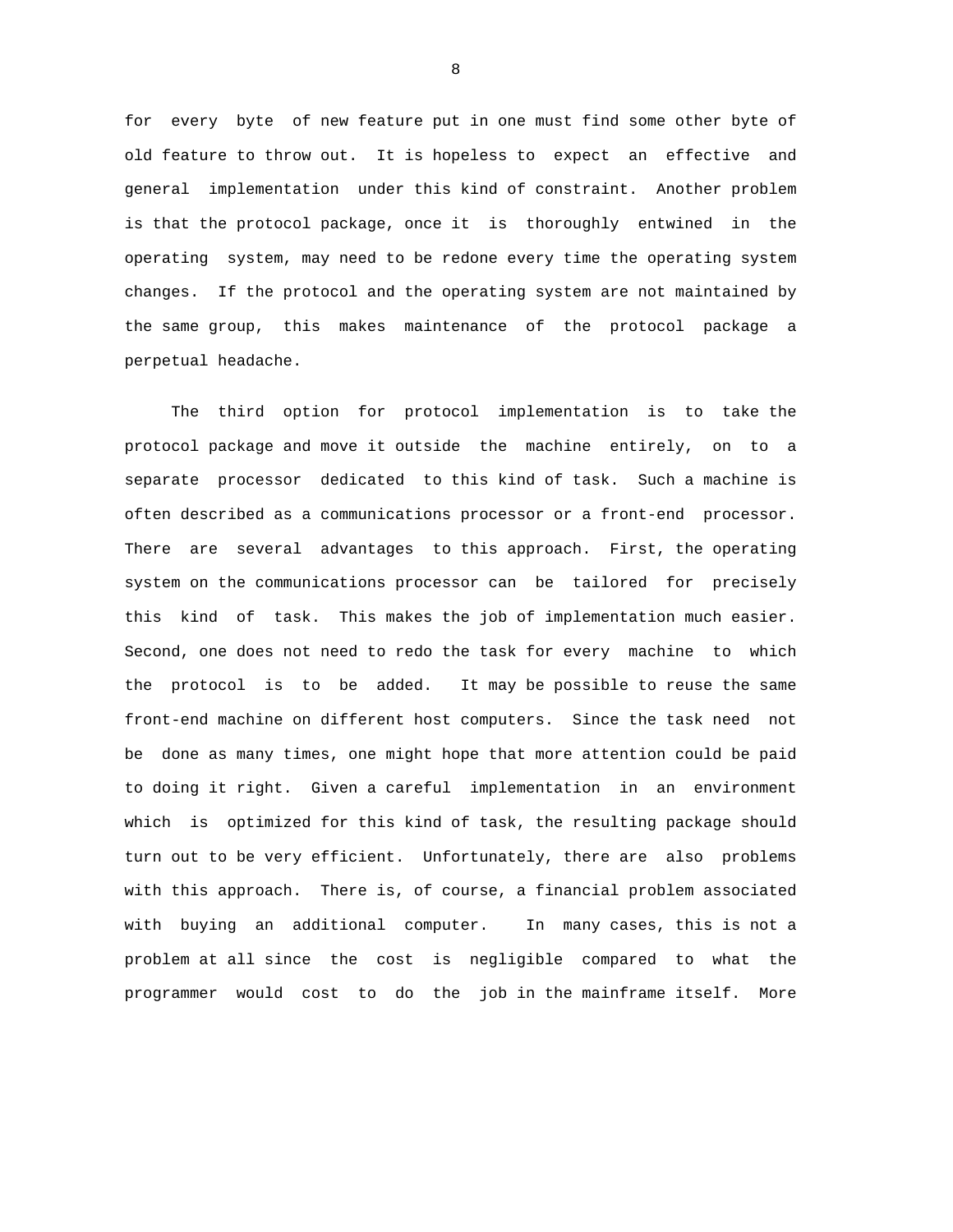fundamentally, the communications processor approach does not completely sidestep any of the problems raised above. The reason is that the communications processor, since it is a separate machine, must be attached to the mainframe by some mechanism. Whatever that mechanism, code is required in the mainframe to deal with it. It can be argued that the program to deal with the communications processor is simpler than the program to implement the entire protocol package. Even if that is so, the communications processor interface package is still a protocol in nature, with all of the same structural problems. Thus, all of the issues raised above must still be faced. In addition to those problems, there are some other, more subtle problems associated with an outboard implementation of a protocol. We will return to these problems later.

 There is a way of attaching a communications processor to a mainframe host which sidesteps all of the mainframe implementation problems, which is to use some preexisting interface on the host machine as the port by which a communications processor is attached. This strategy is often used as a last stage of desperation when the software on the host computer is so intractable that it cannot be changed in any way. Unfortunately, it is almost inevitably the case that all of the available interfaces are totally unsuitable for this purpose, so the result is unsatisfactory at best. The most common way in which this form of attachment occurs is when a network connection is being used to mimic local teletypes. In this case, the front-end processor can be attached to the mainframe by simply providing a number of wires out of the front-end processor, each corresponding to a connection, which are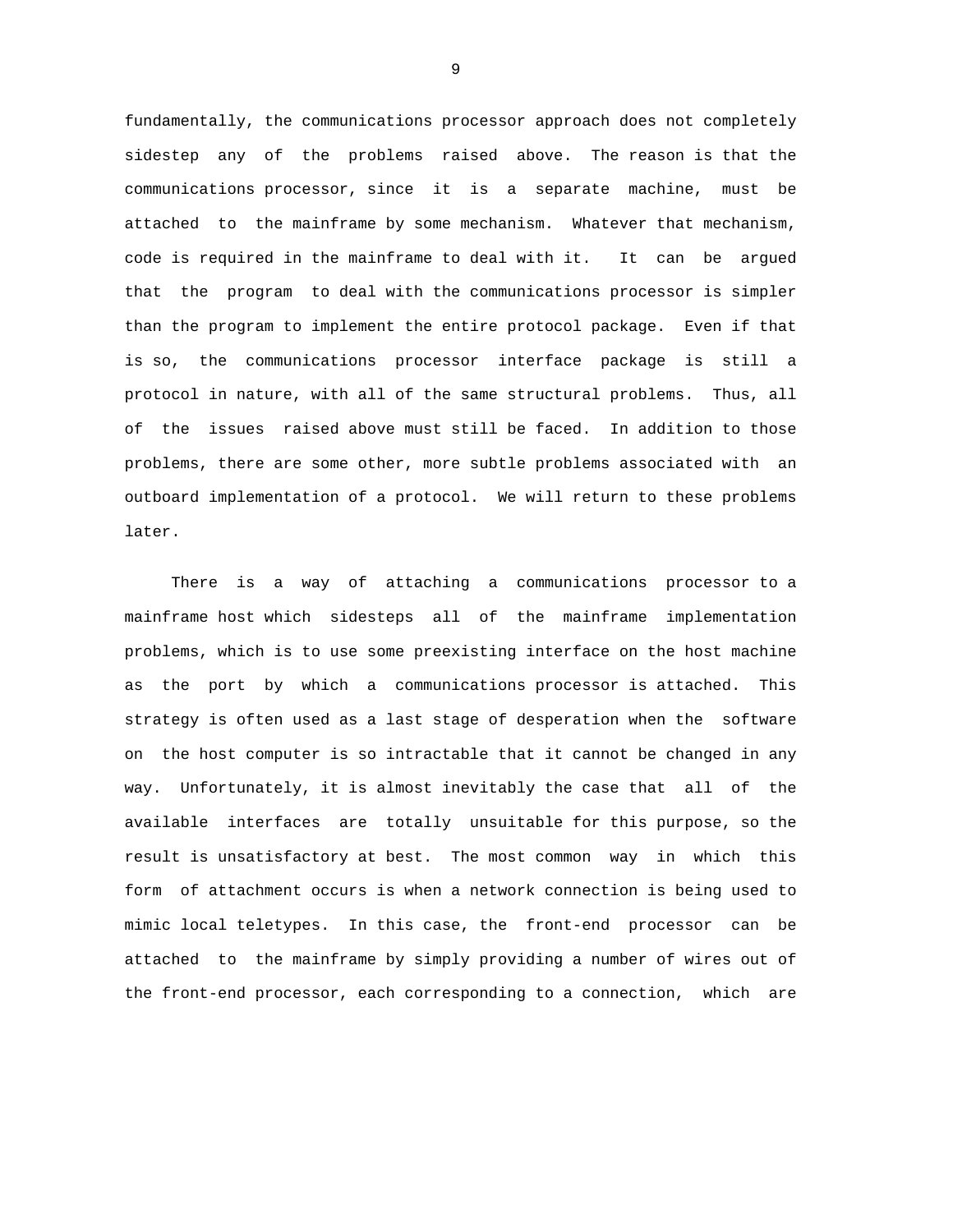plugged into teletype ports on the mainframe computer. (Because of the appearance of the physical configuration which results from this arrangement, Michael Padlipsky has described this as the "milking machine" approach to computer networking.) This strategy solves the immediate problem of providing remote access to a host, but it is extremely inflexible. The channels being provided to the host are restricted by the host software to one purpose only, remote login. It is impossible to use them for any other purpose, such as file transfer or sending mail, so the host is integrated into the network environment in an extremely limited and inflexible manner. If this is the best that can be done, then it should be tolerated. Otherwise, implementors should be strongly encouraged to take a more flexible approach.

# 4. Protocol Layering

 The previous discussion suggested that there was a decision to be made as to where a protocol ought to be implemented. In fact, the decision is much more complicated than that, for the goal is not to implement a single protocol, but to implement a whole family of protocol layers, starting with a device driver or local network driver at the bottom, then IP and TCP, and eventually reaching the application specific protocol, such as Telnet, FTP and SMTP on the top. Clearly, the bottommost of these layers is somewhere within the kernel, since the physical device driver for the net is almost inevitably located there. Equally clearly, the top layers of this package, which provide the user his ability to perform the remote login function or to send mail, are not entirely contained within the kernel. Thus, the question is not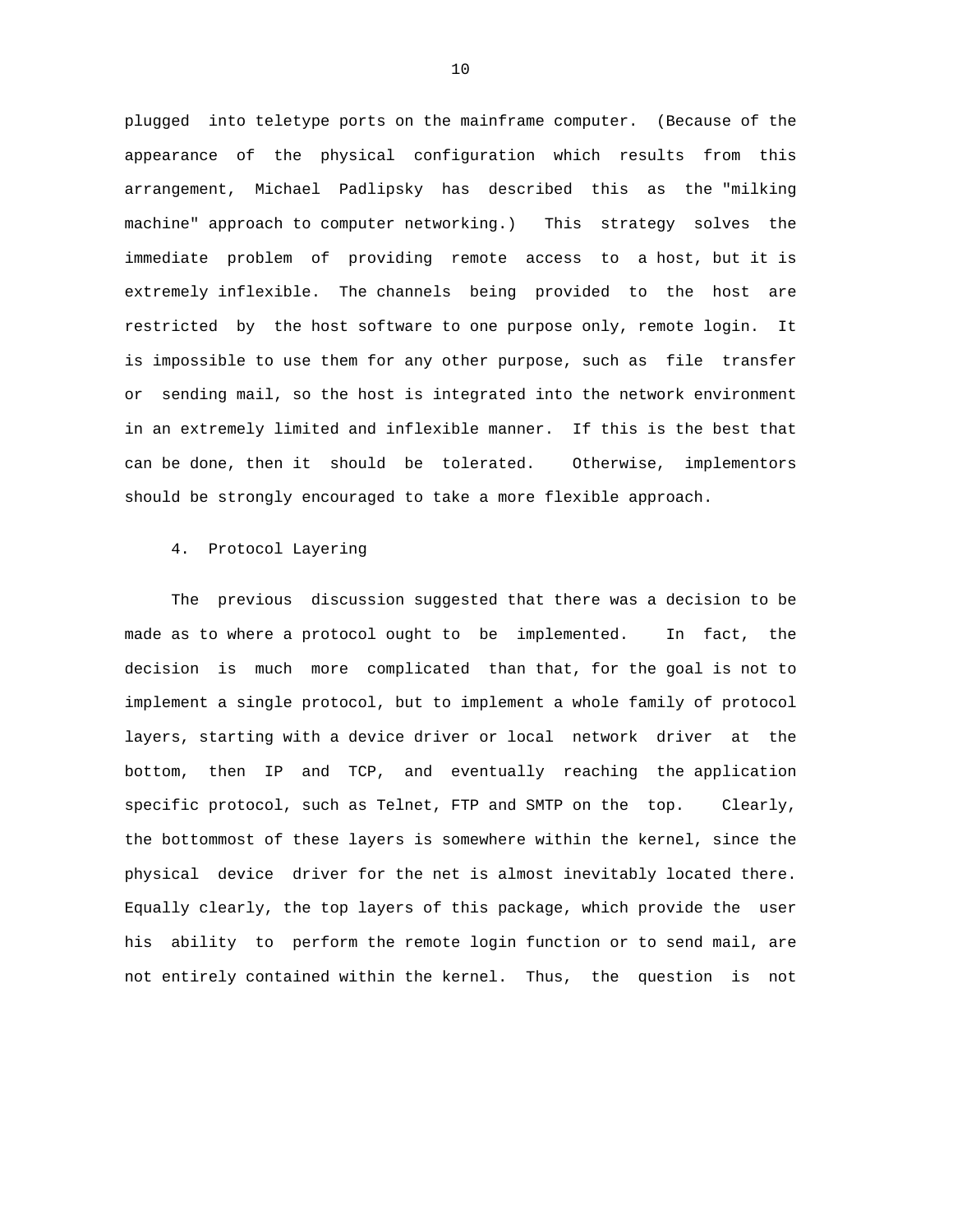whether the protocol family shall be inside or outside the kernel, but how it shall be sliced in two between that part inside and that part outside.

 Since protocols come nicely layered, an obvious proposal is that one of the layer interfaces should be the point at which the inside and outside components are sliced apart. Most systems have been implemented in this way, and many have been made to work quite effectively. One obvious place to slice is at the upper interface of TCP. Since TCP provides a bidirectional byte stream, which is somewhat similar to the I/O facility provided by most operating systems, it is possible to make the interface to TCP almost mimic the interface to other existing devices. Except in the matter of opening a connection, and dealing with peculiar failures, the software using TCP need not know that it is a network connection, rather than a local I/O stream that is providing the communications function. This approach does put TCP inside the kernel, which raises all the problems addressed above. It also raises the problem that the interface to the IP layer can, if the programmer is not careful, become excessively buried inside the kernel. It must be remembered that things other than TCP are expected to run on top of IP. The IP interface must be made accessible, even if TCP sits on top of it inside the kernel.

 Another obvious place to slice is above Telnet. The advantage of slicing above Telnet is that it solves the problem of having remote login channels emulate local teletype channels. The disadvantage of putting Telnet into the kernel is that the amount of code which has now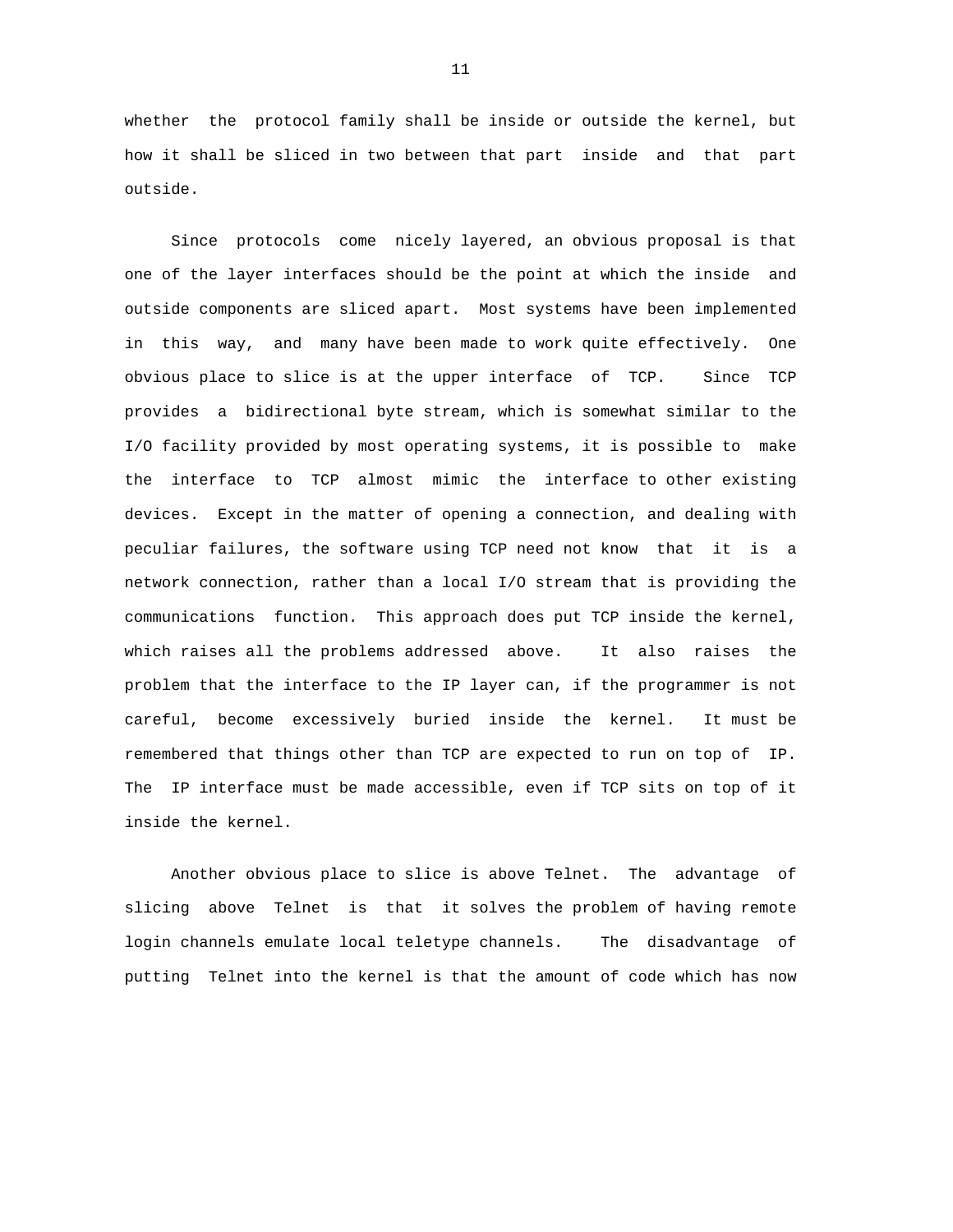been included there is getting remarkably large. In some early implementations, the size of the network package, when one includes protocols at the level of Telnet, rivals the size of the rest of the supervisor. This leads to vague feelings that all is not right.

 Any attempt to slice through a lower layer boundary, for example between internet and TCP, reveals one fundamental problem. The TCP layer, as well as the IP layer, performs a demultiplexing function on incoming datagrams. Until the TCP header has been examined, it is not possible to know for which user the packet is ultimately destined. Therefore, if TCP, as a whole, is moved outside the kernel, it is necessary to create one separate process called the TCP process, which performs the TCP multiplexing function, and probably all of the rest of TCP processing as well. This means that incoming data destined for a user process involves not just a scheduling of the user process, but scheduling the TCP process first.

 This suggests an alternative structuring strategy which slices through the protocols, not along an established layer boundary, but along a functional boundary having to do with demultiplexing. In this approach, certain parts of IP and certain parts of TCP are placed in the kernel. The amount of code placed there is sufficient so that when an incoming datagram arrives, it is possible to know for which process that datagram is ultimately destined. The datagram is then routed directly to the final process, where additional IP and TCP processing is performed on it. This removes from the kernel any requirement for timer based actions, since they can be done by the process provided by the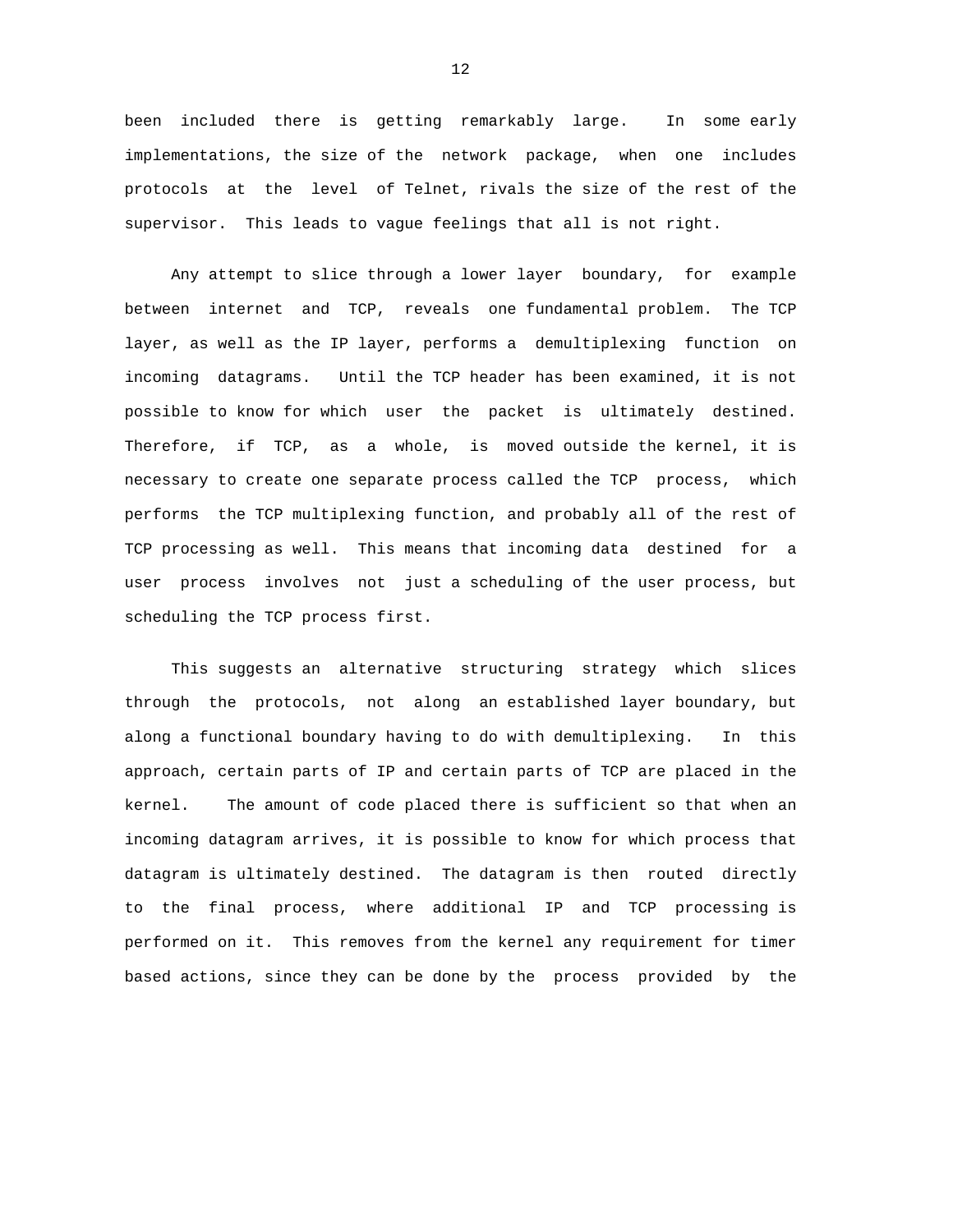user. This structure has the additional advantage of reducing the amount of code required in the kernel, so that it is suitable for systems where kernel space is at a premium. The RFC 814, titled "Names, Addresses, Ports, and Routes," discusses this rather orthogonal slicing strategy in more detail.

 A related discussion of protocol layering and multiplexing can be found in Cohen and Postel [1].

5. Breaking Down the Barriers

 In fact, the implementor should be sensitive to the possibility of even more peculiar slicing strategies in dividing up the various protocol layers between the kernel and the one or more user processes. The result of the strategy proposed above was that part of TCP should execute in the process of the user. In other words, instead of having one TCP process for the system, there is one TCP process per connection. Given this architecture, it is not longer necessary to imagine that all of the TCPs are identical. One TCP could be optimized for high throughput applications, such as file transfer. Another TCP could be optimized for small low delay applications such as Telnet. In fact, it would be possible to produce a TCP which was somewhat integrated with the Telnet or FTP on top of it. Such an integration is extremely important, for it can lead to a kind of efficiency which more traditional structures are incapable of producing. Earlier, this paper pointed out that one of the important rules to achieving efficiency was to send the minimum number of packets for a given amount of data. The idea of protocol layering interacts very strongly (and poorly) with this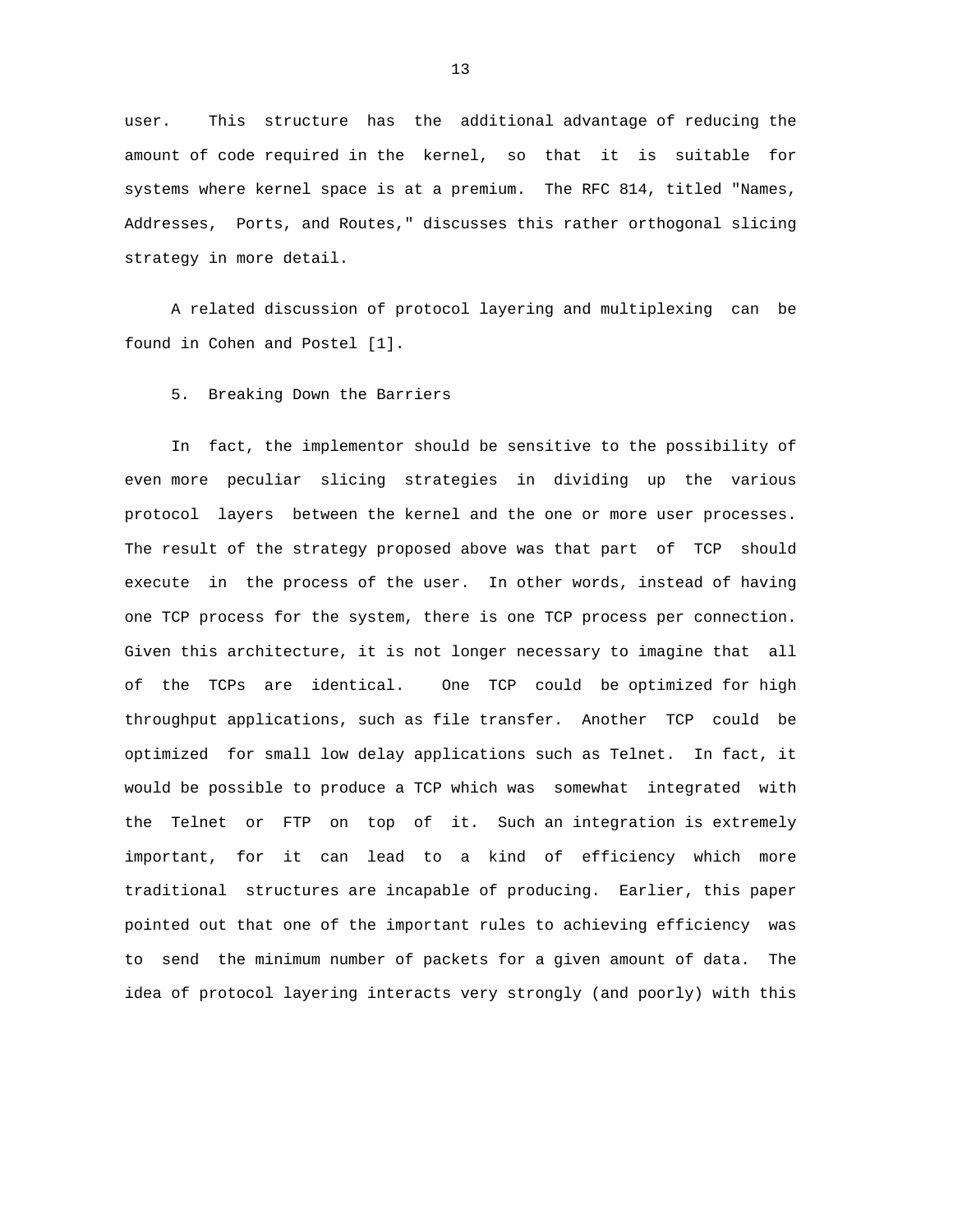goal, because independent layers have independent ideas about when packets should be sent, and unless these layers can somehow be brought into cooperation, additional packets will flow. The best example of this is the operation of server telnet in a character at a time remote echo mode on top of TCP. When a packet containing a character arrives at a server host, each layer has a different response to that packet. TCP has an obligation to acknowledge the packet. Either server telnet or the application layer above has an obligation to echo the character received in the packet. If the character is a Telnet control sequence, then Telnet has additional actions which it must perform in response to the packet. The result of this, in most implementations, is that several packets are sent back in response to the one arriving packet. Combining all of these return messages into one packet is important for several reasons. First, of course, it reduces the number of packets being sent over the net, which directly reduces the charges incurred for many common carrier tariff structures. Second, it reduces the number of scheduling actions which will occur inside both hosts, which, as was discussed above, is extremely important in improving throughput.

 The way to achieve this goal of packet sharing is to break down the barrier between the layers of the protocols, in a very restrained and careful manner, so that a limited amount of information can leak across the barrier to enable one layer to optimize its behavior with respect to the desires of the layers above and below it. For example, it would represent an improvement if TCP, when it received a packet, could ask the layer above whether or not it would be worth pausing for a few milliseconds before sending an acknowledgement in order to see if the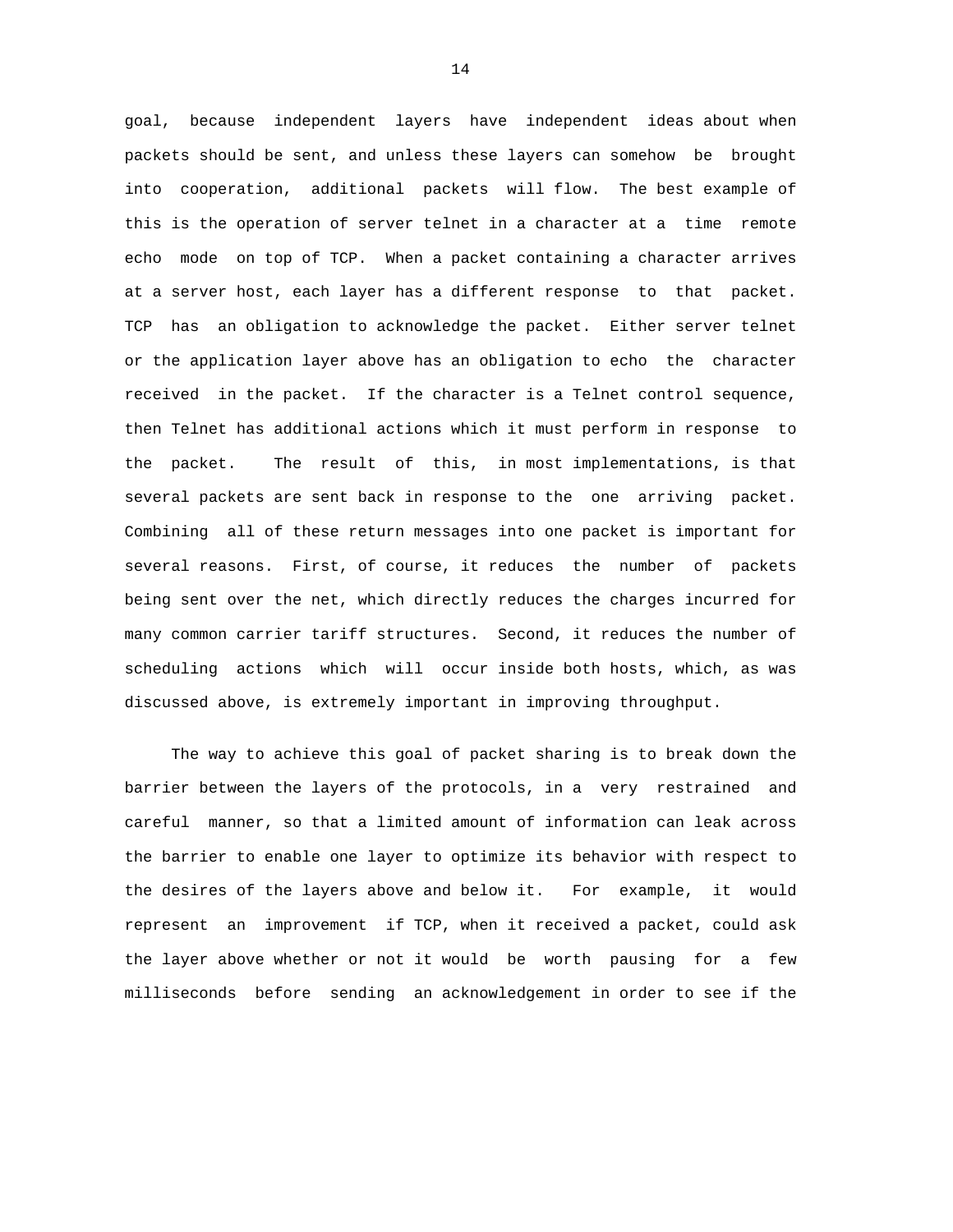upper layer would have any outgoing data to send. Dallying before sending the acknowledgement produces precisely the right sort of optimization if the client of TCP is server Telnet. However, dallying before sending an acknowledgement is absolutely unacceptable if TCP is being used for file transfer, for in file transfer there is almost never data flowing in the reverse direction, and the delay in sending the acknowledgement probably translates directly into a delay in obtaining the next packets. Thus, TCP must know a little about the layers above it to adjust its performance as needed.

 It would be possible to imagine a general purpose TCP which was equipped with all sorts of special mechanisms by which it would query the layer above and modify its behavior accordingly. In the structures suggested above, in which there is not one but several TCPs, the TCP can simply be modified so that it produces the correct behavior as a matter of course. This structure has the disadvantage that there will be several implementations of TCP existing on a single machine, which can mean more maintenance headaches if a problem is found where TCP needs to be changed. However, it is probably the case that each of the TCPs will be substantially simpler than the general purpose TCP which would otherwise have been built. There are some experimental projects currently under way which suggest that this approach may make designing of a TCP, or almost any other layer, substantially easier, so that the total effort involved in bringing up a complete package is actually less if this approach is followed. This approach is by no means generally accepted, but deserves some consideration.

<u>15</u>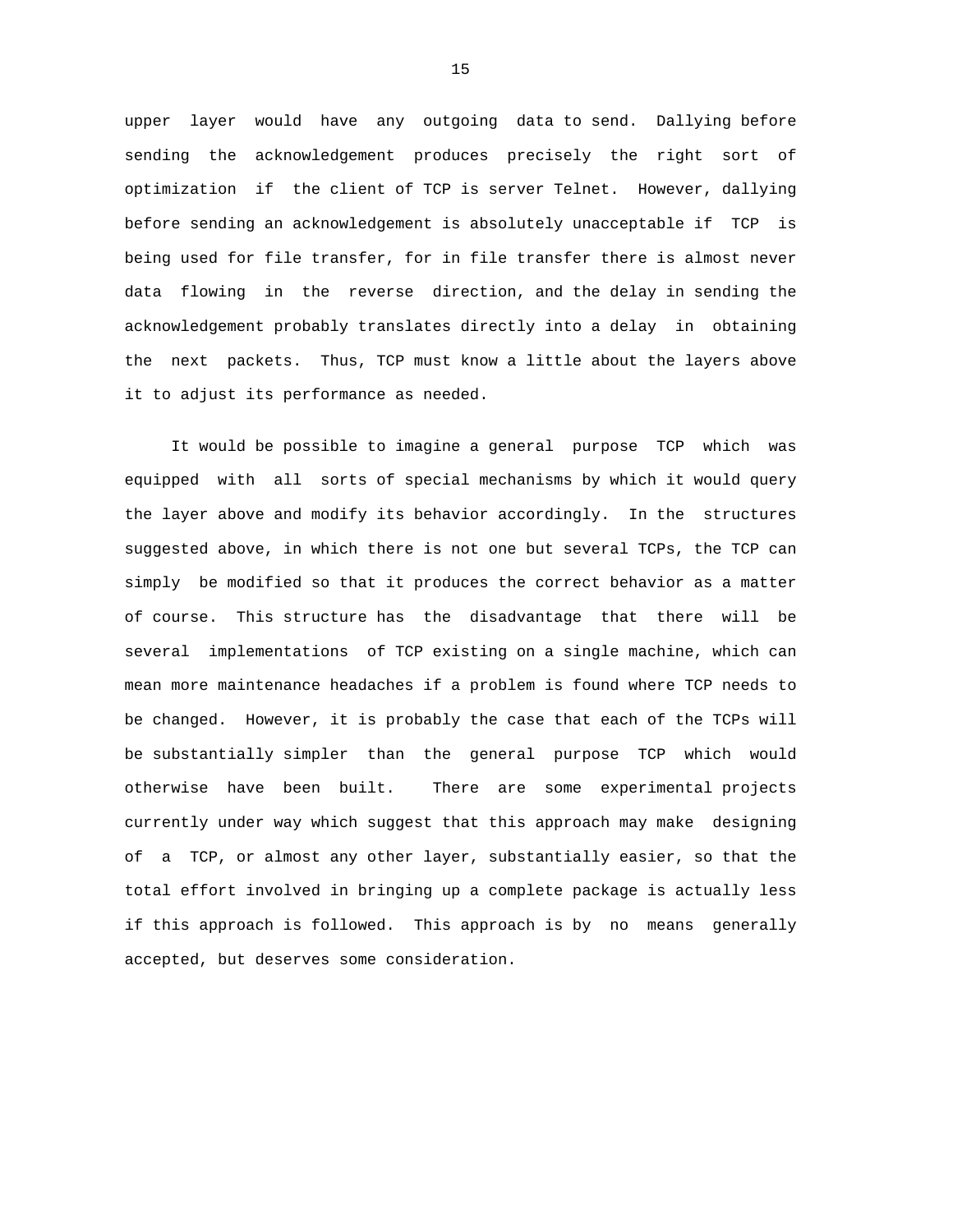The general conclusion to be drawn from this sort of consideration is that a layer boundary has both a benefit and a penalty. A visible layer boundary, with a well specified interface, provides a form of isolation between two layers which allows one to be changed with the confidence that the other one will not stop working as a result. However, a firm layer boundary almost inevitably leads to inefficient operation. This can easily be seen by analogy with other aspects of operating systems. Consider, for example, file systems. A typical operating system provides a file system, which is a highly abstracted representation of a disk. The interface is highly formalized, and presumed to be highly stable. This makes it very easy for naive users to have access to disks without having to write a great deal of software. The existence of a file system is clearly beneficial. On the other hand, it is clear that the restricted interface to a file system almost inevitably leads to inefficiency. If the interface is organized as a sequential read and write of bytes, then there will be people who wish to do high throughput transfers who cannot achieve their goal. If the interface is a virtual memory interface, then other users will regret the necessity of building a byte stream interface on top of the memory mapped file. The most objectionable inefficiency results when a highly sophisticated package, such as a data base management package, must be built on top of an existing operating system. Almost inevitably, the implementors of the database system attempt to reject the file system and obtain direct access to the disks. They have sacrificed modularity for efficiency.

The same conflict appears in networking, in a rather extreme form.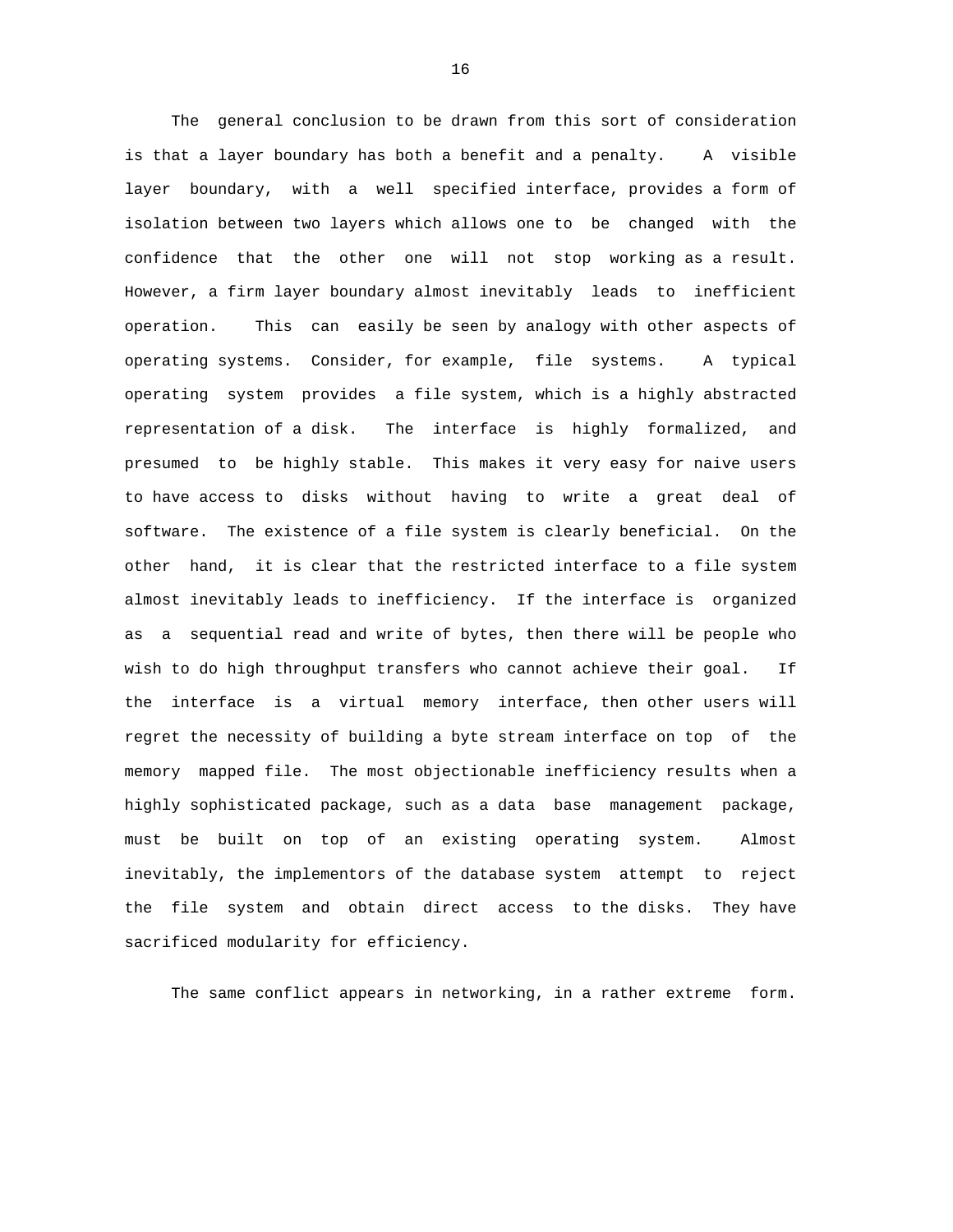The concept of a protocol is still unknown and frightening to most naive programmers. The idea that they might have to implement a protocol, or even part of a protocol, as part of some application package, is a dreadful thought. And thus there is great pressure to hide the function of the net behind a very hard barrier. On the other hand, the kind of inefficiency which results from this is a particularly undesirable sort of inefficiency, for it shows up, among other things, in increasing the cost of the communications resource used up to achieve the application goal. In cases where one must pay for one's communications costs, they usually turn out to be the dominant cost within the system. Thus, doing an excessively good job of packaging up the protocols in an inflexible manner has a direct impact on increasing the cost of the critical resource within the system. This is a dilemma which will probably only be solved when programmers become somewhat less alarmed about protocols, so that they are willing to weave a certain amount of protocol structure into their application program, much as application programs today weave parts of database management systems into the structure of their application program.

 An extreme example of putting the protocol package behind a firm layer boundary occurs when the protocol package is relegated to a frontend processor. In this case the interface to the protocol is some other protocol. It is difficult to imagine how to build close cooperation between layers when they are that far separated. Realistically, one of the prices which must be associated with an implementation so physically modularized is that the performance will suffer as a result. Of course, a separate processor for protocols could be very closely integrated into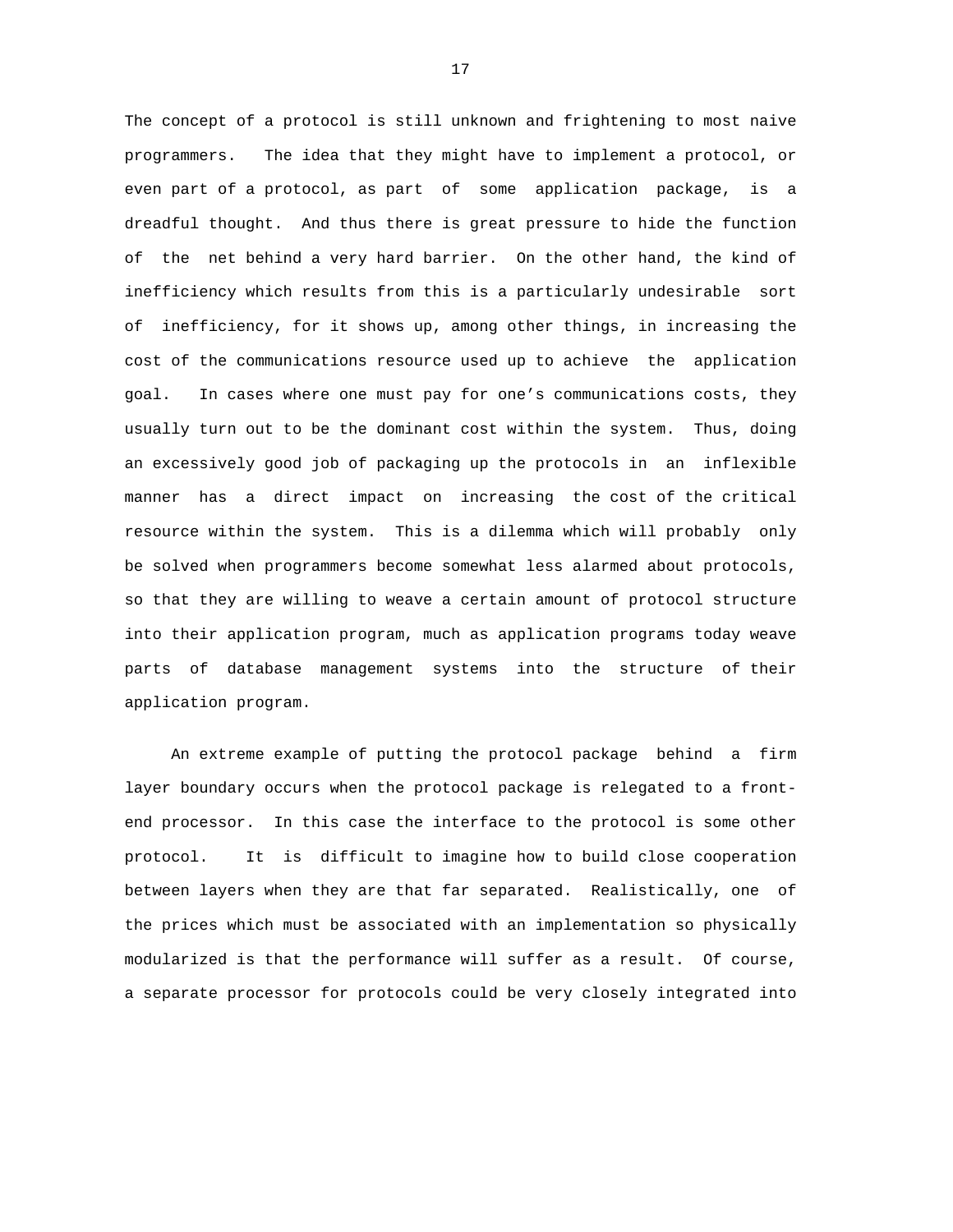the mainframe architecture, with interprocessor co-ordination signals, shared memory, and similar features. Such a physical modularity might work very well, but there is little documented experience with this closely coupled architecture for protocol support.

6. Efficiency of Protocol Processing

 To this point, this document has considered how a protocol package should be broken into modules, and how those modules should be distributed between free standing machines, the operating system kernel, and one or more user processes. It is now time to consider the other half of the efficiency question, which is what can be done to speed the execution of those programs that actually implement the protocols. We will make some specific observations about TCP and IP, and then conclude with a few generalities.

 IP is a simple protocol, especially with respect to the processing of normal packets, so it should be easy to get it to perform efficiently. The only area of any complexity related to actual packet processing has to do with fragmentation and reassembly. The reader is referred to RFC 815, titled "IP Datagram Reassembly Algorithms", for specific consideration of this point.

 Most costs in the IP layer come from table look up functions, as opposed to packet processing functions. An outgoing packet requires two translation functions to be performed. The internet address must be translated to a target gateway, and a gateway address must be translated to a local network number (if the host is attached to more than one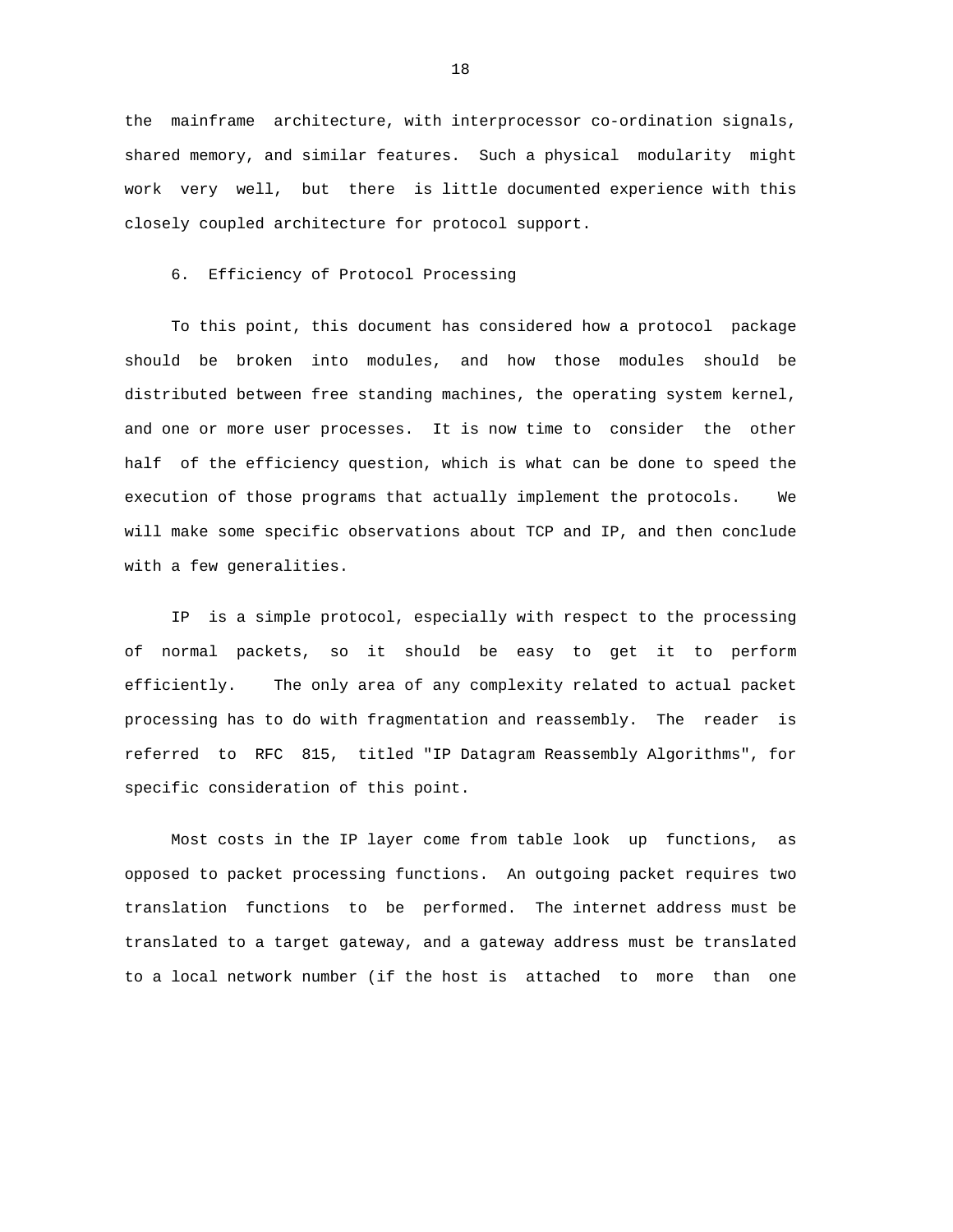network). It is easy to build a simple implementation of these table look up functions that in fact performs very poorly. The programmer should keep in mind that there may be as many as a thousand network numbers in a typical configuration. Linear searching of a thousand entry table on every packet is extremely unsuitable. In fact, it may be worth asking TCP to cache a hint for each connection, which can be handed down to IP each time a packet is sent, to try to avoid the overhead of a table look up.

 TCP is a more complex protocol, and presents many more opportunities for getting things wrong. There is one area which is generally accepted as causing noticeable and substantial overhead as part of TCP processing. This is computation of the checksum. It would be nice if this cost could be avoided somehow, but the idea of an endto-end checksum is absolutely central to the functioning of TCP. No host implementor should think of omitting the validation of a checksum on incoming data.

 Various clever tricks have been used to try to minimize the cost of computing the checksum. If it is possible to add additional microcoded instructions to the machine, a checksum instruction is the most obvious candidate. Since computing the checksum involves picking up every byte of the segment and examining it, it is possible to combine the operation of computing the checksum with the operation of copying the segment from one location to another. Since a number of data copies are probably already required as part of the processing structure, this kind of sharing might conceivably pay off if it didn't cause too much trouble to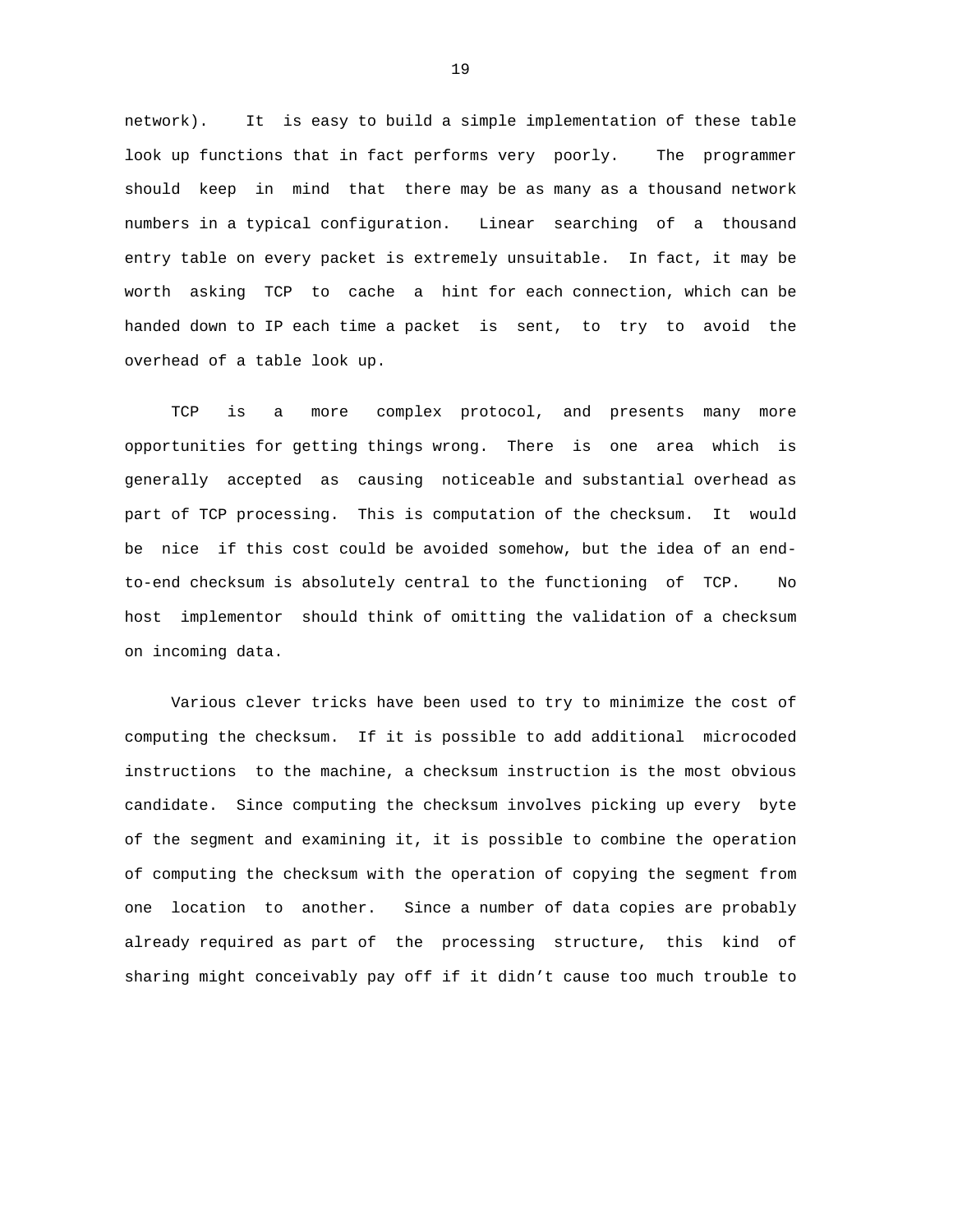the modularity of the program. Finally, computation of the checksum seems to be one place where careful attention to the details of the algorithm used can make a drastic difference in the throughput of the program. The Multics system provides one of the best case studies of this, since Multics is about as poorly organized to perform this function as any machine implementing TCP. Multics is a 36-bit word machine, with four 9-bit bytes per word. The eight-bit bytes of a TCP segment are laid down packed in memory, ignoring word boundaries. This means that when it is necessary to pick up the data as a set of 16-bit units for the purpose of adding them to compute checksums, horrible masking and shifting is required for each 16-bit value. An early version of a program using this strategy required 6 milliseconds to checksum a 576-byte segment. Obviously, at this point, checksum computation was becoming the central bottleneck to throughput. A more careful recoding of this algorithm reduced the checksum processing time to less than one millisecond. The strategy used was extremely dirty. It involved adding up carefully selected words of the area in which the data lay, knowing that for those particular words, the 16-bit values were properly aligned inside the words. Only after the addition had been done were the various sums shifted, and finally added to produce the eventual checksum. This kind of highly specialized programming is probably not acceptable if used everywhere within an operating system. It is clearly appropriate for one highly localized function which can be clearly identified as an extreme performance bottleneck.

 Another area of TCP processing which may cause performance problems is the overhead of examining all of the possible flags and options which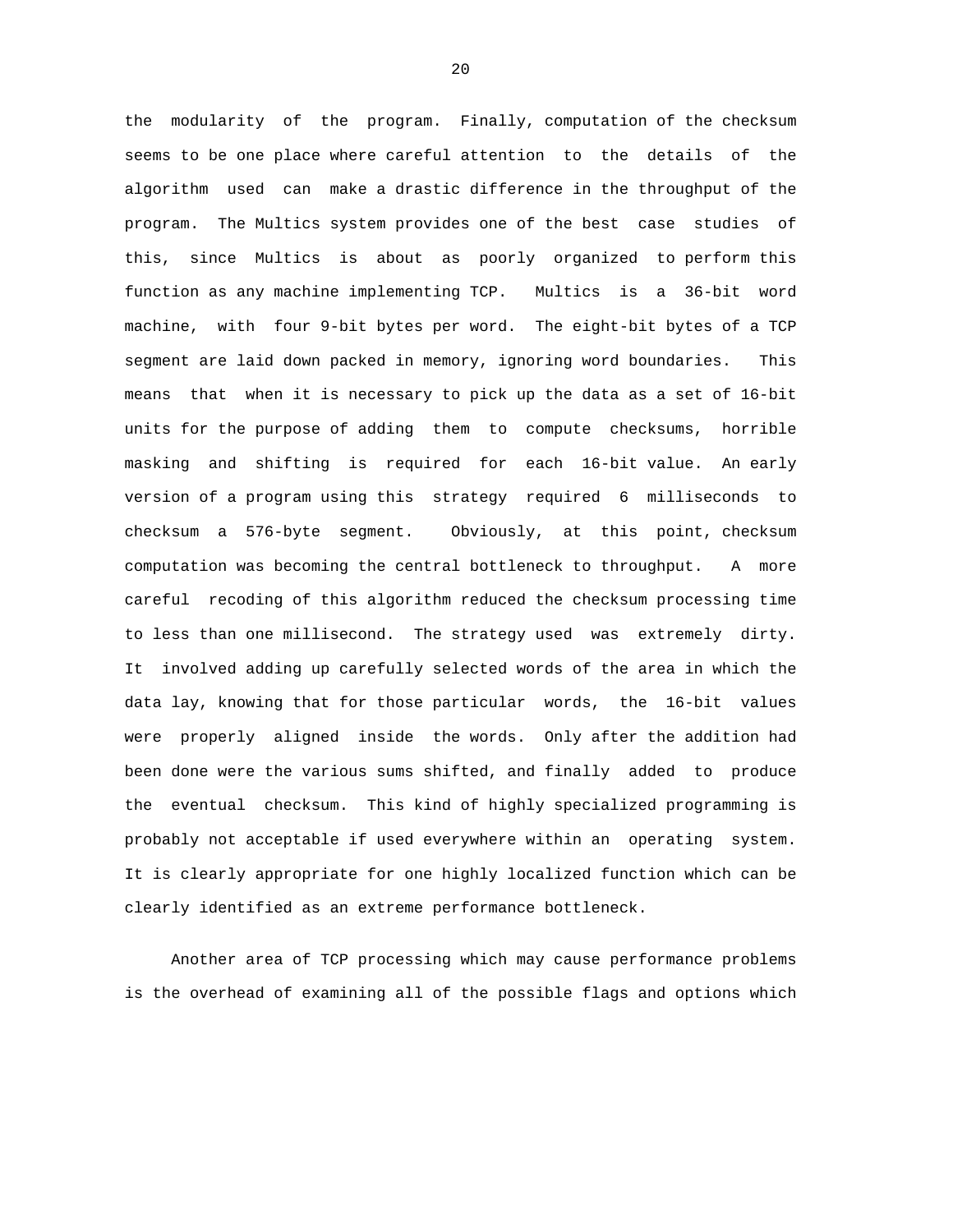occur in each incoming packet. One paper, by Bunch and Day [2], asserts that the overhead of packet header processing is actually an important limiting factor in throughput computation. Not all measurement experiments have tended to support this result. To whatever extent it is true, however, there is an obvious strategy which the implementor ought to use in designing his program. He should build his program to optimize the expected case. It is easy, especially when first designing a program, to pay equal attention to all of the possible outcomes of every test. In practice, however, few of these will ever happen. A TCP should be built on the assumption that the next packet to arrive will have absolutely nothing special about it, and will be the next one expected in the sequence space. One or two tests are sufficient to determine that the expected set of control flags are on. (The ACK flag should be on; the Push flag may or may not be on. No other flags should be on.) One test is sufficient to determine that the sequence number of the incoming packet is one greater than the last sequence number received. In almost every case, that will be the actual result. Again, using the Multics system as an example, failure to optimize the case of receiving the expected sequence number had a detectable effect on the performance of the system. The particular problem arose when a number of packets arrived at once. TCP attempted to process all of these packets before awaking the user. As a result, by the time the last packet arrived, there was a threaded list of packets which had several items on it. When a new packet arrived, the list was searched to find the location into which the packet should be inserted. Obviously, the list should be searched from highest sequence number to lowest sequence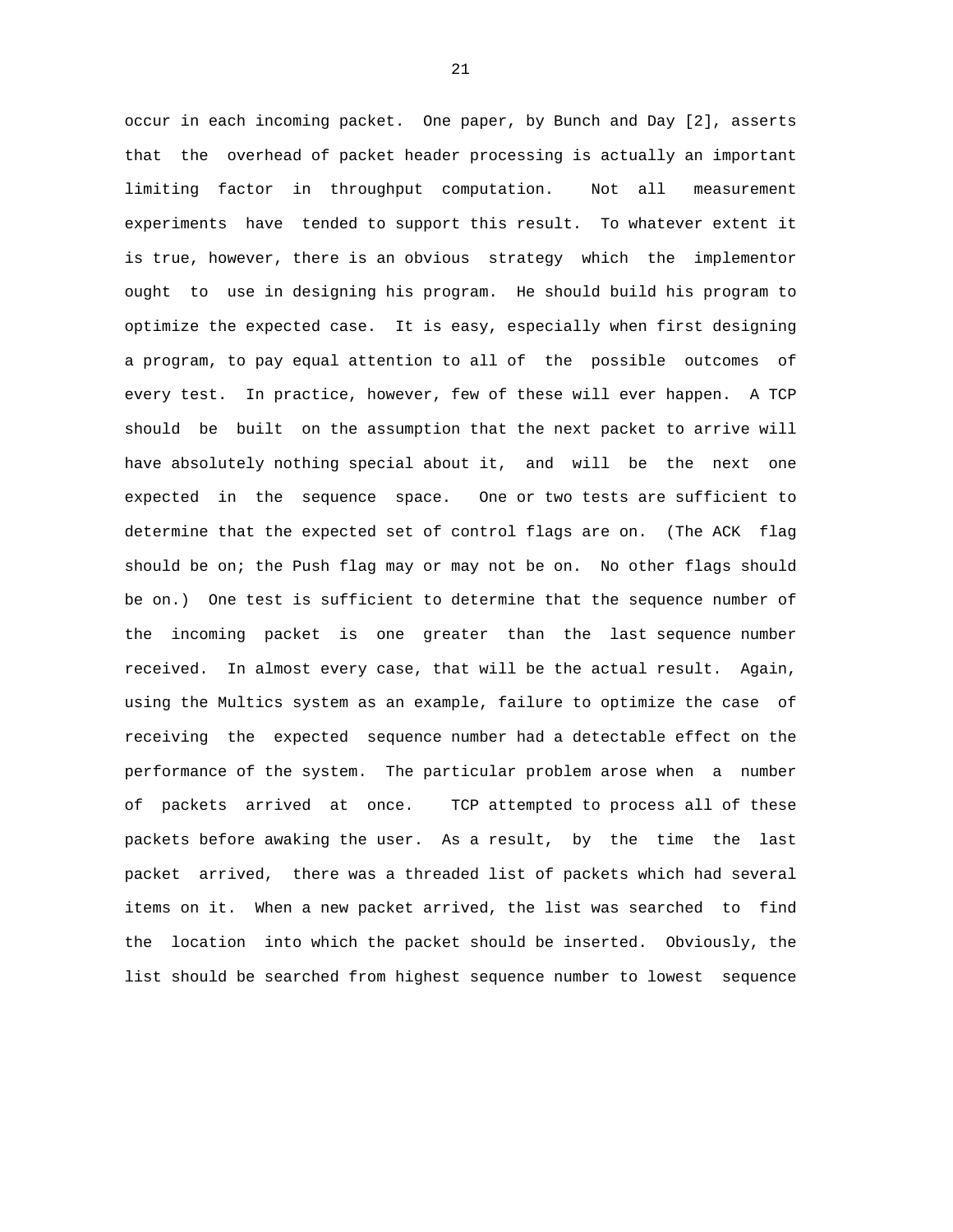number, because one is expecting to receive a packet which comes after those already received. By mistake, the list was searched from front to back, starting with the packets with the lowest sequence number. The amount of time spent searching this list backwards was easily detectable in the metering measurements.

 Other data structures can be organized to optimize the action which is normally taken on them. For example, the retransmission queue is very seldom actually used for retransmission, so it should not be organized to optimize that action. In fact, it should be organized to optimized the discarding of things from it when the acknowledgement arrives. In many cases, the easiest way to do this is not to save the packet at all, but to reconstruct it only if it needs to be retransmitted, starting from the data as it was originally buffered by the user.

 There is another generality, at least as important as optimizing the common case, which is to avoid copying data any more times than necessary. One more result from the Multics TCP may prove enlightening here. Multics takes between two and three milliseconds within the TCP layer to process an incoming packet, depending on its size. For a 576 byte packet, the three milliseconds is used up approximately as follows. One millisecond is used computing the checksum. Six hundred microseconds is spent copying the data. (The data is copied twice, at .3 milliseconds a copy.) One of those copy operations could correctly be included as part of the checksum cost, since it is done to get the data on a known word boundary to optimize the checksum algorithm.

<u>22</u>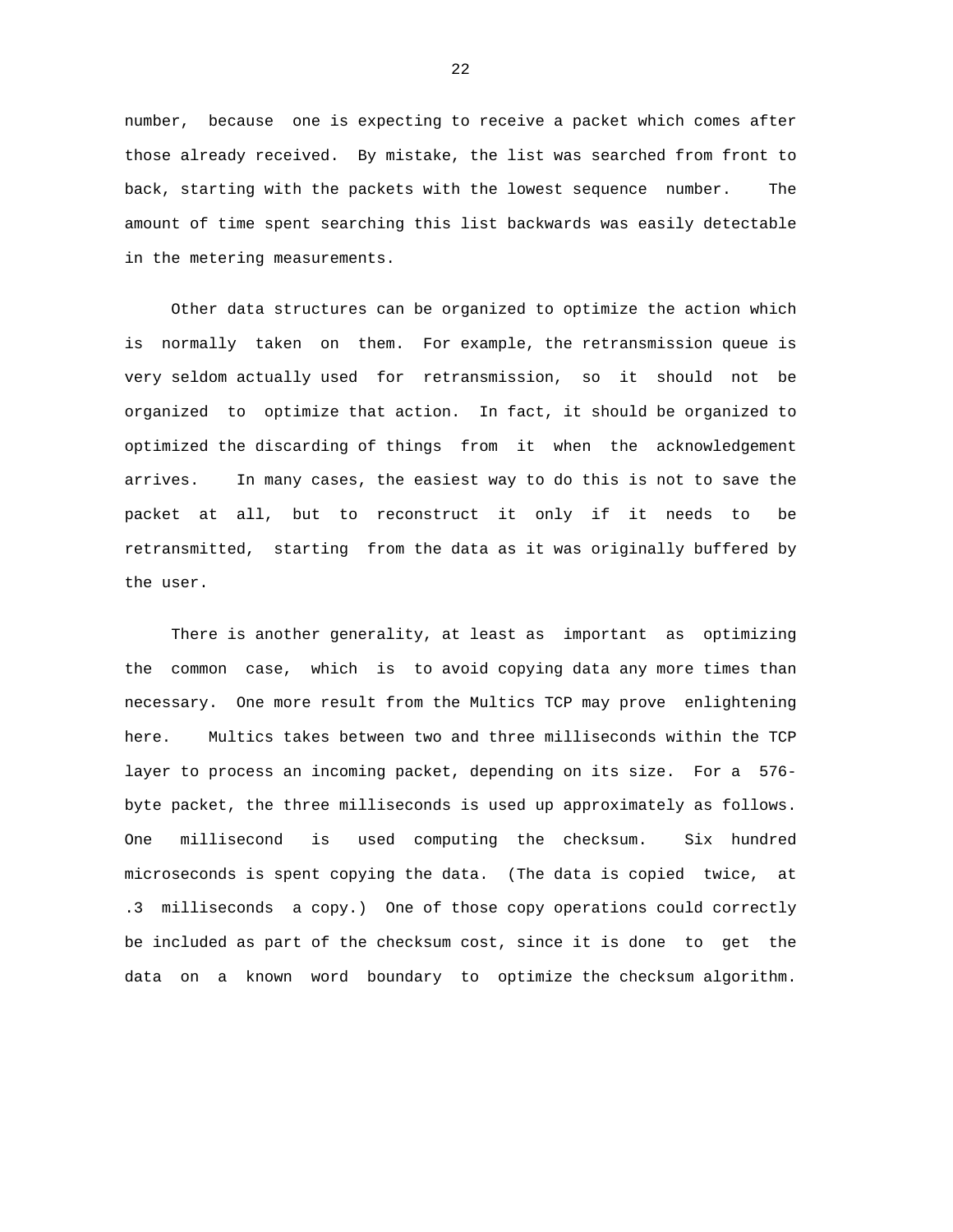However, the copy also performs another necessary transfer at the same time. Header processing and packet resequencing takes .7 milliseconds. The rest of the time is used in miscellaneous processing, such as removing packets from the retransmission queue which are acknowledged by this packet. Data copying is the second most expensive single operation after data checksuming. Some implementations, often because of an excessively layered modularity, end up copying the data around a great deal. Other implementations end up copying the data because there is no shared memory between processes, and the data must be moved from process to process via a kernel operation. Unless the amount of this activity is kept strictly under control, it will quickly become the major performance bottleneck.

## 7. Conclusions

 This document has addressed two aspects of obtaining performance from a protocol implementation, the way in which the protocol is layered and integrated into the operating system, and the way in which the detailed handling of the packet is optimized. It would be nice if one or the other of these costs would completely dominate, so that all of one's attention could be concentrated there. Regrettably, this is not so. Depending on the particular sort of traffic one is getting, for example, whether Telnet one-byte packets or file transfer maximum size packets at maximum speed, one can expect to see one or the other cost being the major bottleneck to throughput. Most implementors who have studied their programs in an attempt to find out where the time was going have reached the unsatisfactory conclusion that it is going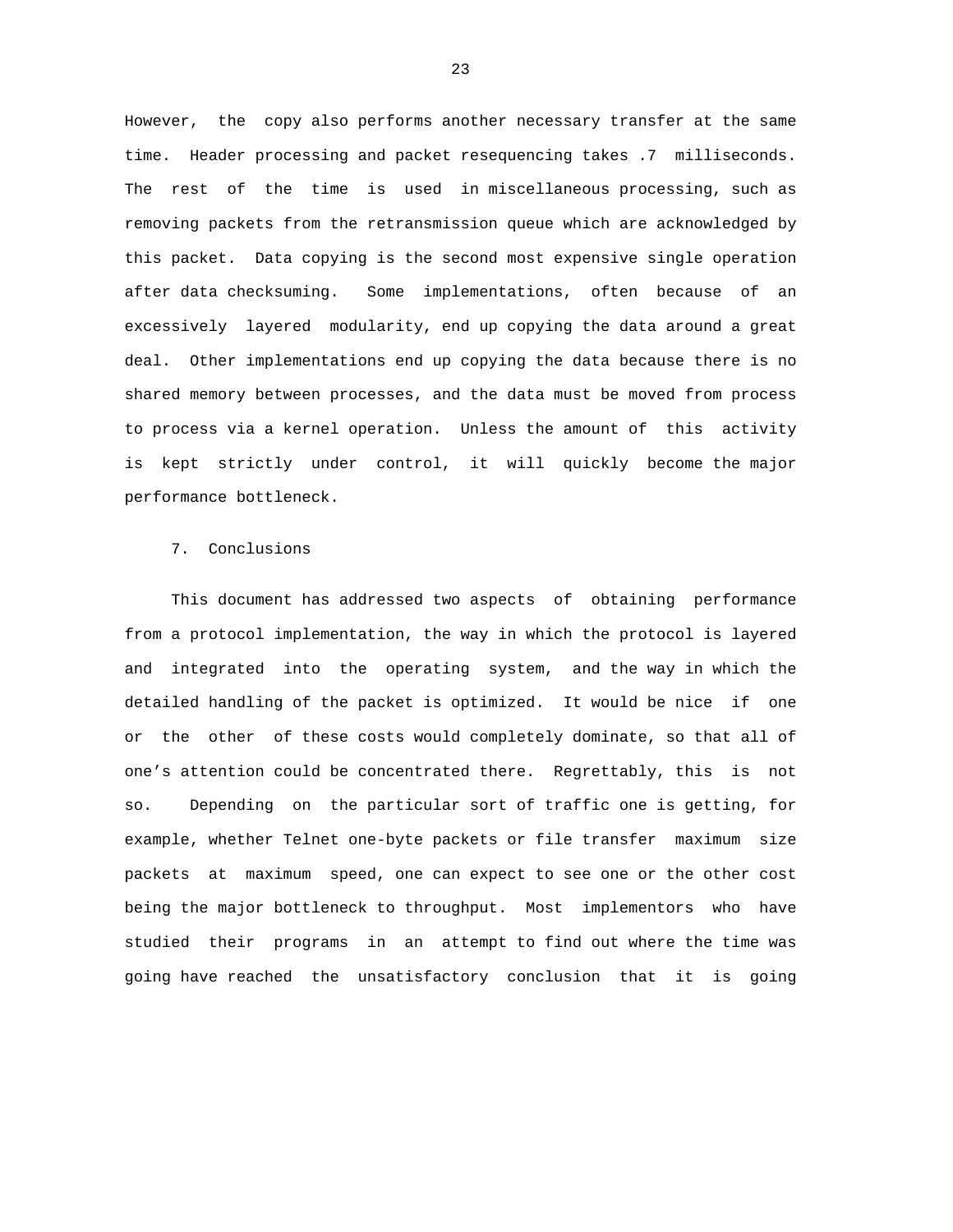equally to all parts of their program. With the possible exception of checksum processing, very few people have ever found that their performance problems were due to a single, horrible bottleneck which they could fix by a single stroke of inventive programming. Rather, the performance was something which was improved by painstaking tuning of the entire program.

 Most discussions of protocols begin by introducing the concept of layering, which tends to suggest that layering is a fundamentally wonderful idea which should be a part of every consideration of protocols. In fact, layering is a mixed blessing. Clearly, a layer interface is necessary whenever more than one client of a particular layer is to be allowed to use that same layer. But an interface, precisely because it is fixed, inevitably leads to a lack of complete understanding as to what one layer wishes to obtain from another. This has to lead to inefficiency. Furthermore, layering is a potential snare in that one is tempted to think that a layer boundary, which was an artifact of the specification procedure, is in fact the proper boundary to use in modularizing the implementation. Again, in certain cases, an architected layer must correspond to an implemented layer, precisely so that several clients can have access to that layer in a reasonably straightforward manner. In other cases, cunning rearrangement of the implemented module boundaries to match with various functions, such as the demultiplexing of incoming packets, or the sending of asynchronous outgoing packets, can lead to unexpected performance improvements compared to more traditional implementation strategies. Finally, good performance is something which is difficult to retrofit onto an existing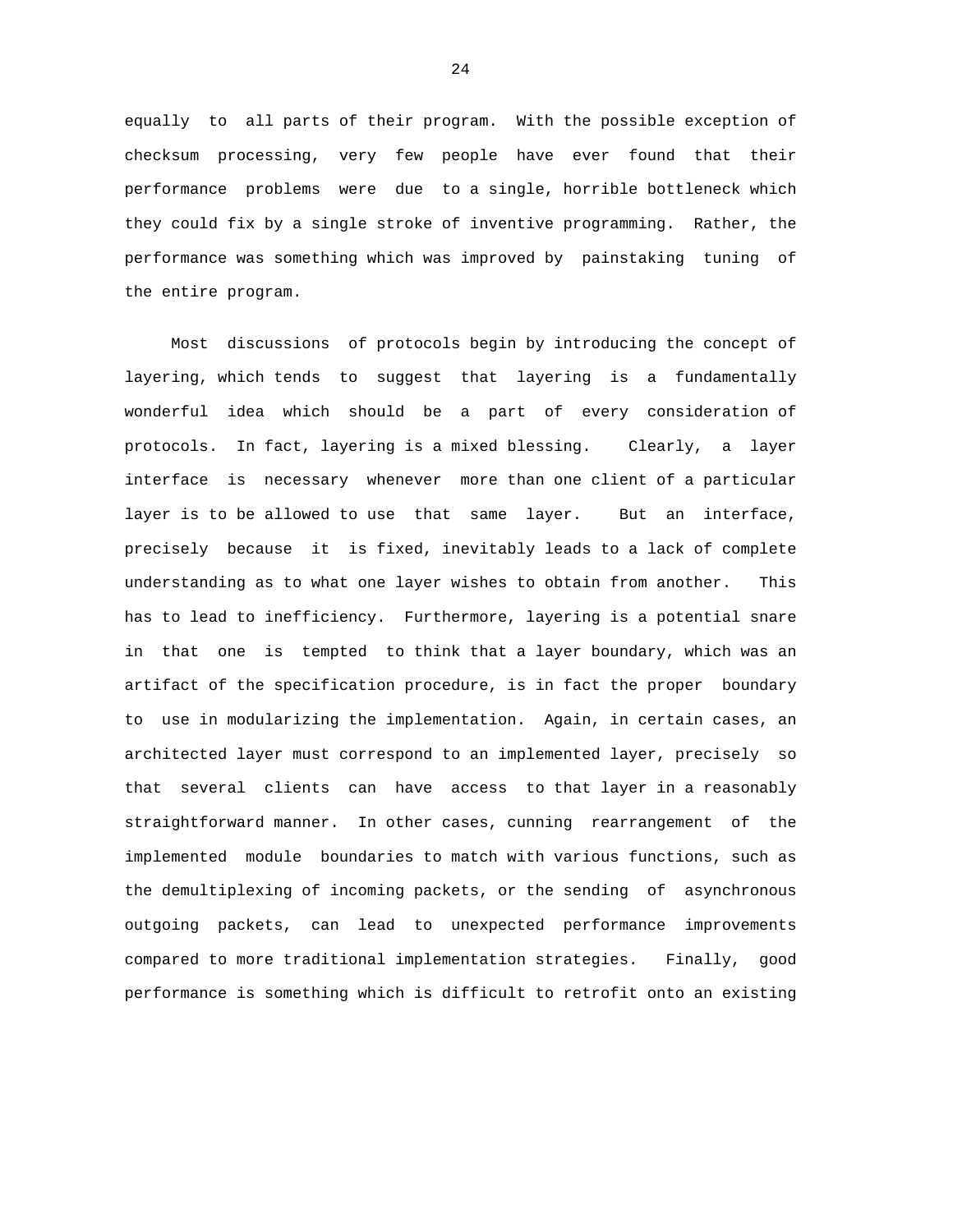program. Since performance is influenced, not just by the fine detail, but by the gross structure, it is sometimes the case that in order to obtain a substantial performance improvement, it is necessary to completely redo the program from the bottom up. This is a great disappointment to programmers, especially those doing a protocol implementation for the first time. Programmers who are somewhat inexperienced and unfamiliar with protocols are sufficiently concerned with getting their program logically correct that they do not have the capacity to think at the same time about the performance of the structure they are building. Only after they have achieved a logically correct program do they discover that they have done so in a way which has precluded real performance. Clearly, it is more difficult to design a program thinking from the start about both logical correctness and performance. With time, as implementors as a group learn more about the appropriate structures to use for building protocols, it will be possible to proceed with an implementation project having more confidence that the structure is rational, that the program will work, and that the program will work well. Those of us now implementing protocols have the privilege of being on the forefront of this learning process. It should be no surprise that our programs sometimes suffer from the uncertainty we bring to bear on them.